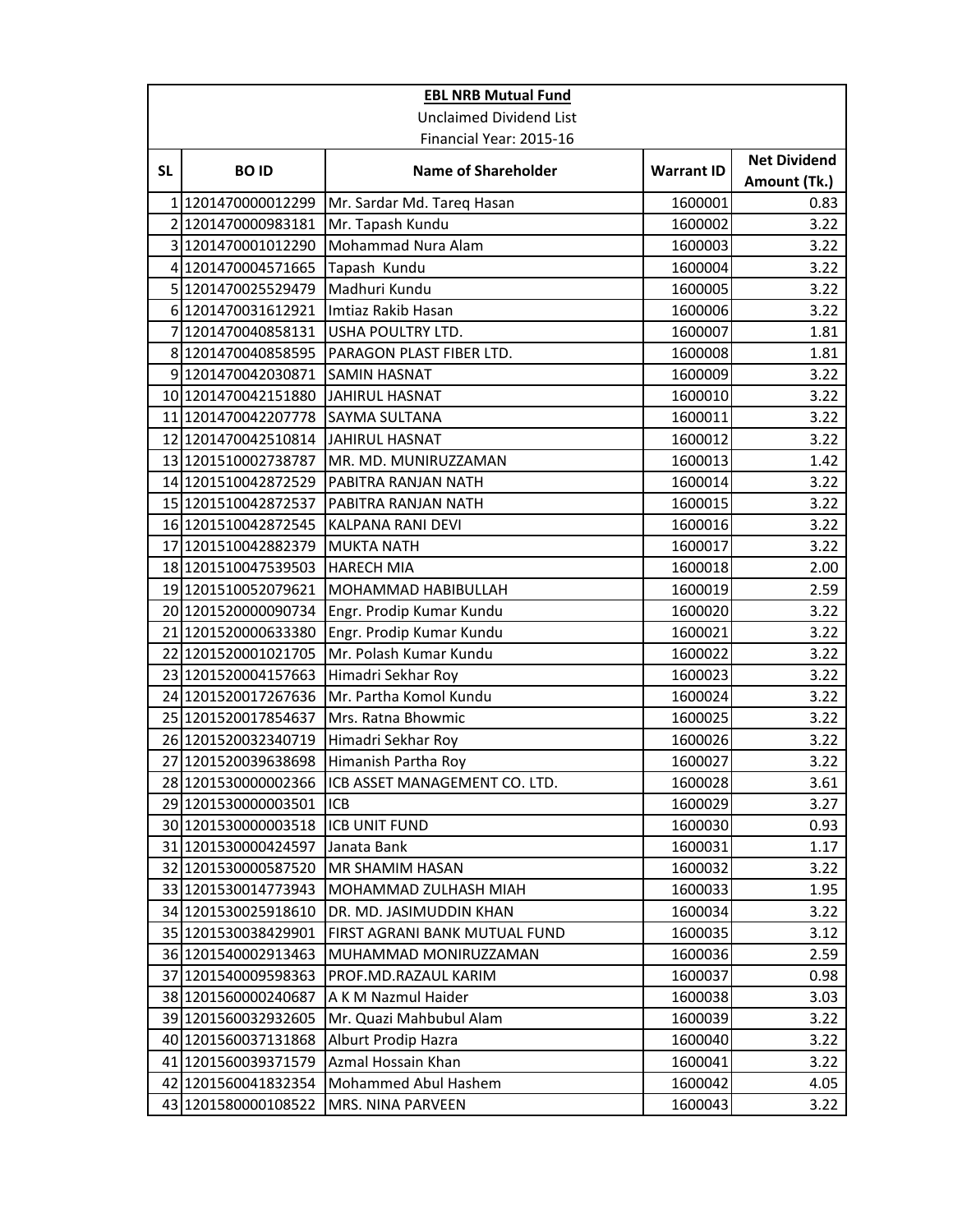| <b>EBL NRB Mutual Fund</b> |                                    |                                |                   |                                     |  |
|----------------------------|------------------------------------|--------------------------------|-------------------|-------------------------------------|--|
|                            |                                    | <b>Unclaimed Dividend List</b> |                   |                                     |  |
|                            | Financial Year: 2015-16            |                                |                   |                                     |  |
| <b>SL</b>                  | <b>BOID</b>                        | <b>Name of Shareholder</b>     | <b>Warrant ID</b> | <b>Net Dividend</b><br>Amount (Tk.) |  |
|                            | 44 1201580000108549                | MR. MIZANUR RAHMAN             | 1600044           | 3.22                                |  |
|                            | 45 1201580000254591                | <b>SYED MAHFUZUR RAHMAN</b>    | 1600045           | 4.29                                |  |
|                            | 46 1201580004540262                | RITESH SAHA                    | 1600046           | 3.22                                |  |
| 47                         | 1201580004601550                   | Arun Chandra Bhowmick          | 1600047           | 0.20                                |  |
|                            | 48 1201580005615186                | S. M GAUSUL AZAM               | 1600048           | 1.76                                |  |
|                            | 49 1201580011915619                | MD. HELAL UDDIN                | 1600049           | 3.22                                |  |
|                            | 50 1201580015878173                | S.M. TOUHIDUZZAMAN             | 1600050           | 1.42                                |  |
|                            | 51 1201580016535064                | <b>ABDUL MOTIN SHAHID</b>      | 1600051           | 4.10                                |  |
|                            | 52 1201580016994357                | <b>ABDUR ROUF MIAH</b>         | 1600052           | 1.46                                |  |
|                            | 53 1201580020054786                | ANWARA AKHTER                  | 1600053           | 2.54                                |  |
|                            | 54 1201580043559725                | MR. SHEIKH HARUN OR RASHI      | 1600054           | 2.29                                |  |
|                            | 55 1201590000865579                | Md. Ejaz Alam                  | 1600055           | 4.05                                |  |
|                            | 56 1201590003983276                | SAMARESH BHATTACHARJEE         | 1600056           | 3.22                                |  |
| 57                         | 1201590004448688                   | REKHA BHATTACHARJEE            | 1600057           | 3.22                                |  |
|                            | 58 1201590004618244                | MD. NASER UDDIN KHAN           | 1600058           | 3.22                                |  |
|                            | 59 1201590006366137                | <b>MOSHARAF HOSSAIN</b>        | 1600059           | 4.05                                |  |
|                            | 60 1201590006407629                | MD. ABUL KASHEM                | 1600060           | 3.22                                |  |
|                            | 61 1201590023482810                | MD ABDUS SOBHAN                | 1600061           | 3.22                                |  |
|                            | 62 1201590027086771                | MD. ABDUS SOBHAN               | 1600062           | 3.22                                |  |
|                            | 63 1201590027086781                | ANOWARA AKTER                  | 1600063           | 3.22                                |  |
|                            | 64 1201590027086798                | <b>ANOWARA AKTER</b>           | 1600064           | 3.22                                |  |
|                            | 65 1201590032857550                | <b>KRISHNAPADA BISWAS</b>      | 1600065           | 3.22                                |  |
|                            | 66 1201590032858116                | <b>BIVA RANI MONDAL</b>        | 1600066           | 3.22                                |  |
| 67                         | 1201590032858266                   | <b>KRISHNA PADA BISWAS</b>     | 1600067           | 3.22                                |  |
|                            | 68 1201590035536698                | <b>ZAKIYA SULTANA</b>          | 1600068           | 2.29                                |  |
|                            | 69 1201590036760097                | <b>GINI BISWAS</b>             | 1600069           | 3.22                                |  |
|                            | 70 1201590039169538                | <b>HARUN UR RASHID</b>         | 1600070           | 0.39                                |  |
|                            | 71 1201590041931717 MD. YUSUF MEAH |                                | 1600071           | 0.83                                |  |
|                            | 72 1201590041931776                | MD. YUSUF MEAH                 | 1600072           | 0.83                                |  |
|                            | 73 1201590041931792                | MD. MORSHED ALI                | 1600073           | 0.83                                |  |
|                            | 74 1201590041931958                | MD. MORSHED ALI                | 1600074           | 3.22                                |  |
|                            | 75 1201590042243141                | MARIUM BEGUM                   | 1600075           | 1.46                                |  |
|                            | 76 1201590042246234                | <b>MARIUM BEGUM</b>            | 1600076           | 1.46                                |  |
|                            | 77 1201590042257632                | <b>HARUN UR RASHID</b>         | 1600077           | 4.54                                |  |
|                            | 78 1201590042802397                | <b>MD. ABDUR RAZZAK</b>        | 1600078           | 3.22                                |  |
|                            | 79 1201590042802402                | MD. ABDUR RAZZAK               | 1600079           | 4.34                                |  |
|                            | 80 1201590042819048                | <b>TUSHAR KANTI SARKER</b>     | 1600080           | 3.22                                |  |
|                            | 81 1201590042883879                | TUSHAR KANTI SARKER            | 1600081           | 3.22                                |  |
|                            | 82 1201590044460746                | MD. SULTAN                     | 1600082           | 4.44                                |  |
|                            | 83 1201590044460871                | MD. SULTAN                     | 1600083           | 2.98                                |  |
|                            | 84 1201590047964804                | MD. ASAD ULLAH                 | 1600084           | 4.78                                |  |
|                            | 85 1201590054137323                | MD. AFZAL JAMIL                | 1600085           | 1.22                                |  |
|                            | 86 1201600007435152                | MRS NUR NAHAR BEGUM            | 1600086           | 3.22                                |  |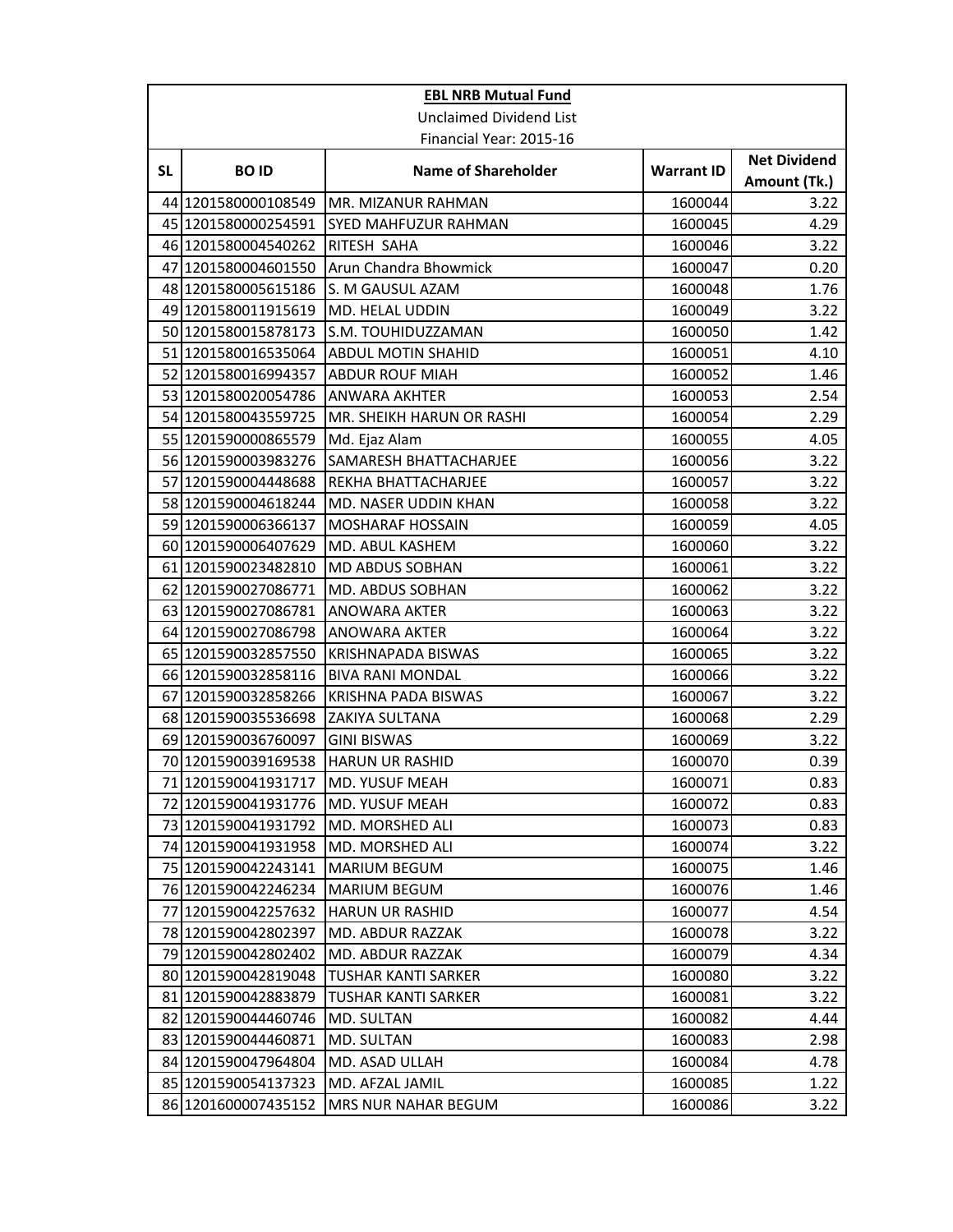| <b>EBL NRB Mutual Fund</b> |                                |                              |                   |                                     |  |
|----------------------------|--------------------------------|------------------------------|-------------------|-------------------------------------|--|
|                            | <b>Unclaimed Dividend List</b> |                              |                   |                                     |  |
|                            | Financial Year: 2015-16        |                              |                   |                                     |  |
| <b>SL</b>                  | <b>BOID</b>                    | <b>Name of Shareholder</b>   | <b>Warrant ID</b> | <b>Net Dividend</b><br>Amount (Tk.) |  |
| 87                         | 1201600007959849               | Q. M. A. RASHED              | 1600087           | 3.22                                |  |
|                            | 88 1201600013396284            | <b>QUAZI SHAWN MAHMUD</b>    | 1600088           | 3.22                                |  |
|                            | 89 1201600017923021            | <b>ABU BAKKAR</b>            | 1600089           | 0.83                                |  |
|                            | 90 1201600056810765            | <b>SIBBIR AHAMED</b>         | 1600090           | 0.68                                |  |
|                            | 91 1201630002091271            | DR ASM NAWSHAD UDDIN AHMED   | 1600091           | 3.22                                |  |
|                            | 92 1201630039337858            | BABU M.H. RAHMAN             | 1600092           | 2.20                                |  |
|                            | 93 1201630043531874            | <b>DBL SECURITIES LTD.</b>   | 1600093           | 1.71                                |  |
|                            | 94 1201690000193921            | MOHAMMED SALAHUDDIN          | 1600094           | 4.83                                |  |
|                            | 95 1201690012555722            | Gulshan Ara                  | 1600095           | 1.22                                |  |
|                            | 96 1201700000051898            | Md. Abu Sufian               | 1600096           | 3.46                                |  |
| 97                         | 1201700004755045               | Kazi Abul Hashem             | 1600097           | 3.22                                |  |
|                            | 98 1201700015254856            | Mohammad Wasim               | 1600098           | 2.83                                |  |
|                            | 99 1201700021987090            | Sabnam Mostary               | 1600099           | 0.83                                |  |
|                            | 100 1201700022256106           | SK.Md. Anwar Hossain         | 1600100           | 3.22                                |  |
|                            | 101 1201700022256114           | SK. Md. Anwar Hossain        | 1600101           | 3.22                                |  |
|                            | 102 1201700041351819           | Md.Foyzur Rahman Sumon       | 1600102           | 1.90                                |  |
|                            | 103 1201700045219844           | <b>Faizul Hasan</b>          | 1600103           | 1.32                                |  |
|                            | 104 1201700048608826           | Syed Ahmed Faruque           | 1600104           | 2.54                                |  |
|                            | 105 1201710000306290           | MS. SHAMIMA AKTER            | 1600105           | 2.00                                |  |
|                            | 106 1201710002553805           | MOSAMMAD NURJHAN BEGUM       | 1600106           | 2.83                                |  |
|                            | 107 1201710037110221           | MD. ZANE ALAM                | 1600107           | 3.22                                |  |
|                            | 108 1201720020358311           | <b>DALIA HASIN</b>           | 1600108           | 4.25                                |  |
|                            | 109 1201720024198337           | <b>FATEMA JANNAT</b>         | 1600109           | 0.73                                |  |
|                            | 110 1201730015714127           | Md. Golam Hossain            | 1600110           | 2.00                                |  |
|                            | 111 1201730039240271           | MD. MASUM SHEIK              | 1600111           | 3.22                                |  |
|                            | 112 1201730040670497           | Nasima Islam                 | 1600112           | 0.83                                |  |
|                            | 113 1201730040670529           | Md. Jahirul Islam            | 1600113           | 0.83                                |  |
|                            | 114 1201730040786883           | Nasima Islam                 | 1600114           | 0.83                                |  |
|                            | 115 1201730040786891           | Md. Johirul Islam            | 1600115           | 0.83                                |  |
|                            | 116 1201730041617106           | MD. ALAUDDIN MIRADA NASIR    | 1600116           | 3.22                                |  |
|                            | 117 1201730041617173           | MD.ALAUDDIN MIRADA NASIR     | 1600117           | 3.22                                |  |
|                            | 118 1201730044982630           | <b>DR.NIGAR SULTANA</b>      | 1600118           | 2.24                                |  |
|                            | 119 1201770006621326           | 5260 - NUSRAT AMIN MIRZA     | 1600119           | 1.81                                |  |
|                            | 120 1201770008133055           | 5886 - MIRZA GHOLAM ERFAN    | 1600120           | 3.22                                |  |
|                            | 121 1201770009587048           | MOHAMMAD MONITUZZAMAN BHUIYA | 1600121           | 3.22                                |  |
|                            | 122 1201770010784426           | 7097 - MIRZA GHOLAM ERFAN    | 1600122           | 3.22                                |  |
|                            | 123 1201770023151749           | 10618-NILUFA AKTER           | 1600123           | 3.22                                |  |
|                            | 124 1201770023243356           | 10651-MD. AHSAN-UL-HOSSAIN   | 1600124           | 3.22                                |  |
|                            | 125 1201770023243364           | 10652-MD. AHSAN-UL-HOSSAIN   | 1600125           | 3.22                                |  |
|                            | 126 1201770028255980           | 11532-NILUFA AKTER           | 1600126           | 3.22                                |  |
| 127                        | 1201780040027094               | BEGUM EFTEARA ROMA           | 1600127           | 3.22                                |  |
|                            | 128 1201780051236533           | MD. LUTFUR RAHMAN            | 1600128           | 4.00                                |  |
|                            | 129 1201820000014453           | Mr. Mohammad Jahangir Alam   | 1600129           | 0.59                                |  |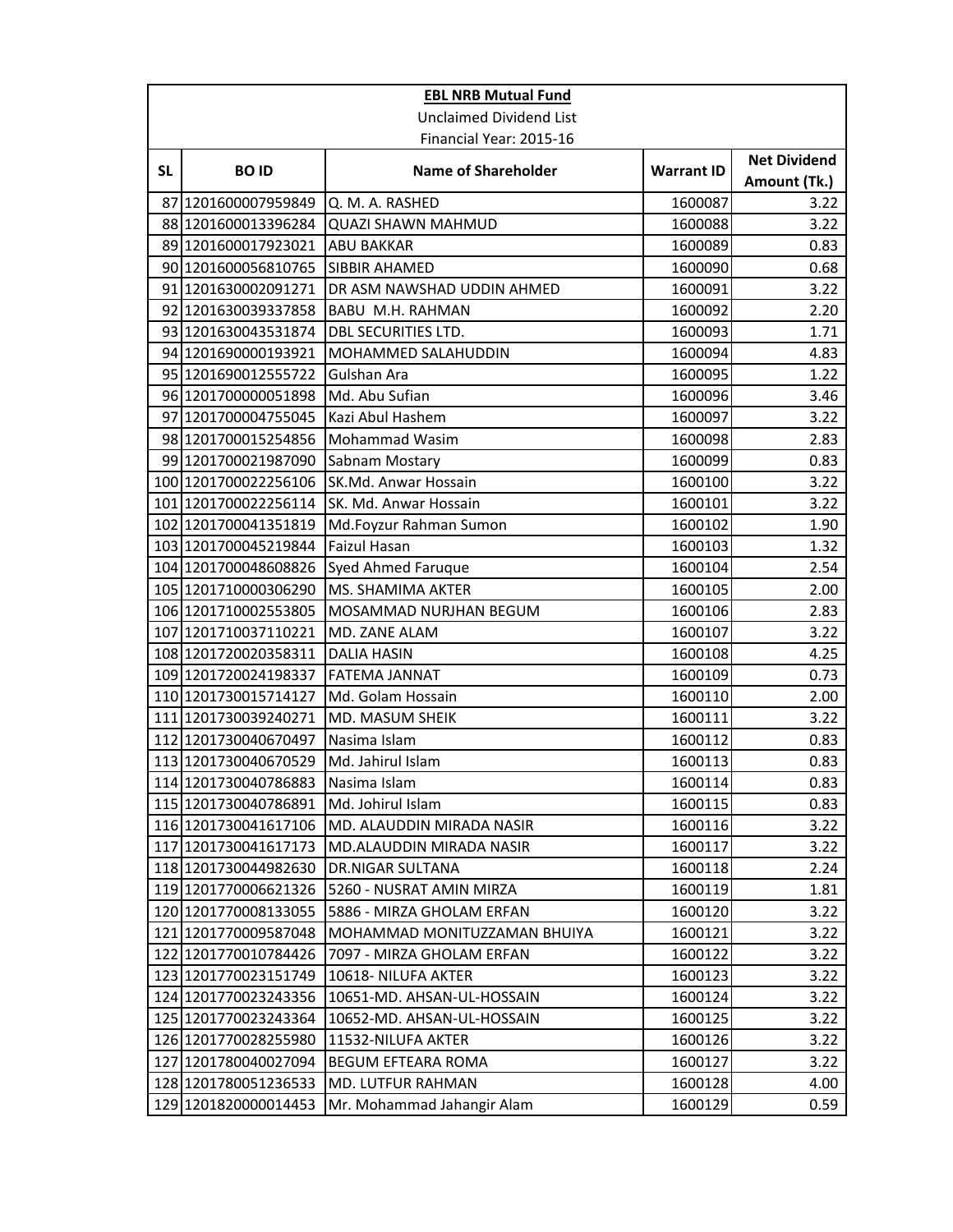| <b>EBL NRB Mutual Fund</b> |                         |                                |                   |                                     |  |
|----------------------------|-------------------------|--------------------------------|-------------------|-------------------------------------|--|
|                            |                         | <b>Unclaimed Dividend List</b> |                   |                                     |  |
|                            | Financial Year: 2015-16 |                                |                   |                                     |  |
| <b>SL</b>                  | <b>BOID</b>             | <b>Name of Shareholder</b>     | <b>Warrant ID</b> | <b>Net Dividend</b><br>Amount (Tk.) |  |
|                            | 130 1201820001929739    | MOHAMMAD JAHANGIR ALAM         | 1600130           | 3.22                                |  |
|                            | 131 1201820006634003    | <b>HASIBA SHARMIN</b>          | 1600131           | 1.81                                |  |
|                            | 132 1201820015312091    | MR.PITU RANGAN BHUIYA          | 1600132           | 1.76                                |  |
|                            | 133 1201820018043207    | <b>SMM RAHMAN</b>              | 1600133           | 3.22                                |  |
|                            | 134 1201820021984509    | <b>BRAC BANK LIMITED</b>       | 1600134           | 1.27                                |  |
|                            | 135 1201820029981237    | DR. MANZOOR -E- ELAHEE         | 1600135           | 2.44                                |  |
|                            | 136 1201820045530857    | <b>FAREEN AHMED</b>            | 1600136           | 1.22                                |  |
|                            | 137 1201820051726914    | MOHIUDDIN MD. MAHTAB           | 1600137           | 4.10                                |  |
|                            | 138 1201820057908826    | ABU TAHER MOHAMMAD ZAKIR HOSSA | 1600138           | 2.88                                |  |
|                            | 139 1201830048455607    | <b>HUQ MAHMUD</b>              | 1600139           | 3.22                                |  |
|                            | 140 1201830061812640    | MD. MEER RAHAT                 | 1600140           | 0.88                                |  |
|                            | 141 1201840000770497    | Md.Abu Taher                   | 1600141           | 2.15                                |  |
|                            | 142 1201840007500705    | CAPTAIN MANUCHEHER MD. IQBAL   | 1600142           | 3.90                                |  |
|                            | 143 1201840013407477    | <b>MD.ELIAS</b>                | 1600143           | 3.22                                |  |
|                            | 144 1201840032007357    | MR. MD. SAHADAT HOSSAIN        | 1600144           | 4.39                                |  |
|                            | 145 1201840032862290    | Zunayed Chowdhury              | 1600145           | 3.22                                |  |
|                            | 146 1201840039355901    | MRS. SHAHIN AKHTER             | 1600146           | 0.39                                |  |
|                            | 147 1201840041060572    | MRS. MITA DAS                  | 1600147           | 3.22                                |  |
|                            | 148 1201850013525872    | <b>ENAMUL HOQUE</b>            | 1600148           | 2.39                                |  |
|                            | 149 1201850013951324    | MD SHAFIQUL ISLAM              | 1600149           | 2.59                                |  |
|                            | 150 1201850025183545    | A.H.M. SHAMSUL ALAM            | 1600150           | 3.22                                |  |
|                            | 151 1201870022599781    | <b>MD SHOWKAT ALI</b>          | 1600151           | 3.22                                |  |
|                            | 152 1201900000529435    | REAJUL ISLAM                   | 1600152           | 2.00                                |  |
|                            | 153 1201900000692786    | <b>AYESHA KHATUN</b>           | 1600153           | 3.56                                |  |
|                            | 154 1201900016484343    | MD. RAFIQ NAWAZ KHAN           | 1600154           | 3.22                                |  |
|                            | 155 1201900016484361    | DR. NAZMUN NAHAR               | 1600155           | 3.22                                |  |
|                            | 156 1201900016484378    | DR. MD. RAFIQ NAWAZ KHAN       | 1600156           | 3.22                                |  |
|                            | 157 1201910000496083    | Md. Hasan Hafizur Rahman       | 1600157           | 4.54                                |  |
|                            | 158 1201920000013475    | Bangladesh Shilpa Bank         | 1600158           | 2.20                                |  |
|                            | 159 1201920015415147    | <b>SHAMIMA NARGIS</b>          | 1600159           | 0.83                                |  |
|                            | 160 1201930000028630    | Md. Nofel Uddin                | 1600160           | 0.15                                |  |
|                            | 161 1201930000040647    | Mrs. Shahera Banu              | 1600161           | 3.86                                |  |
|                            | 162 1201930000178079    | A.T.M. Hafiz                   | 1600162           | 0.39                                |  |
|                            | 163 1201930000496835    | <b>SADY MOHAMMED</b>           | 1600163           | 1.71                                |  |
|                            | 164 1201930016275766    | Mr.A.S.M.Saadul Quader         | 1600164           | 3.22                                |  |
|                            | 165 1201930034869874    | <b>SHARMIN AKTER</b>           | 1600165           | 3.22                                |  |
|                            | 166 1201930045487653    | MD. SAZEDUR RAHMAN             | 1600166           | 4.29                                |  |
|                            | 167 1201940000144531    | SIRAJUL ISLAM KHAN             | 1600167           | 1.85                                |  |
|                            | 168 1201940028752521    | MD.NIZAM UDDIN                 | 1600168           | 2.00                                |  |
|                            | 169 1201950021631998    | M R A BISWAS                   | 1600169           | 3.12                                |  |
|                            | 170 1201950025949296    | R U AHMED                      | 1600170           | 1.81                                |  |
|                            | 171 1201950030178336    | Eastern Bank Ltd               | 1600171           | 1.76                                |  |
|                            | 172 1201950033769373    | M M HOSSAIN                    | 1600172           | 4.29                                |  |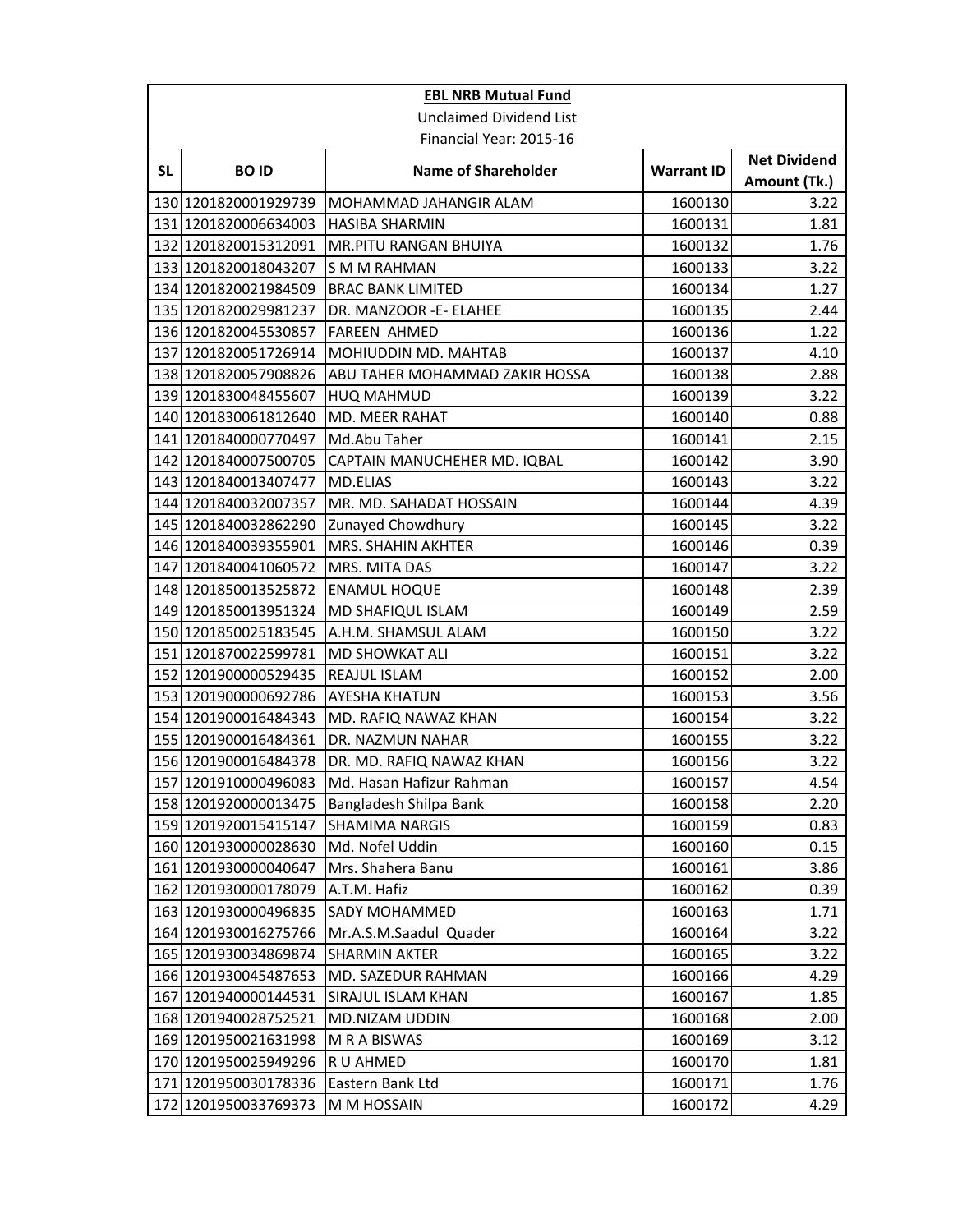|                         | <b>EBL NRB Mutual Fund</b>     |                             |                   |                     |  |
|-------------------------|--------------------------------|-----------------------------|-------------------|---------------------|--|
|                         | <b>Unclaimed Dividend List</b> |                             |                   |                     |  |
| Financial Year: 2015-16 |                                |                             |                   |                     |  |
| <b>SL</b>               | <b>BOID</b>                    | <b>Name of Shareholder</b>  | <b>Warrant ID</b> | <b>Net Dividend</b> |  |
|                         |                                |                             |                   | Amount (Tk.)        |  |
|                         | 173 1201950036342972           | Eastern Bank Ltd.           | 1600173           | 0.98                |  |
|                         | 174 1201950042548060           | Md. Sohrowardy Hossain      | 1600174           | 3.22                |  |
|                         | 175 1201950042777172           | Raju Ahmed                  | 1600175           | 3.22                |  |
|                         | 176 1201950042904365           | M H O RASHID                | 1600176           | 4.34                |  |
|                         | 177 1201950043044165           | ABU SALEH MOSHLEH UDDIN     | 1600177           | 3.22                |  |
|                         | 178 1201950055721480           | <b>FARHANA ABEDIN</b>       | 1600178           | 2.88                |  |
|                         | 179 1201960024828341           | Md. Khorshed Alam           | 1600179           | 3.22                |  |
|                         | 180 1201960024828738           | Md. Khorshed Alam           | 1600180           | 3.22                |  |
|                         | 181 1201960042244540           | SABRINA ENAM LORA           | 1600181           | 3.22                |  |
|                         | 182 1201980037206621           | MRS. GULSHANARA TAHERA      | 1600182           | 3.22                |  |
|                         | 183 1201980037951192           | ABUR RAHMAN                 | 1600183           | 3.22                |  |
|                         | 184 1201980037951216           | <b>ABUR RAHMAN</b>          | 1600184           | 0.20                |  |
|                         | 185 1201990007732979           | ENGR S. M. FAZLE ALI        | 1600185           | 2.00                |  |
|                         | 186 1201990024473737           | SHEIKH MD. ABDUL HYE        | 1600186           | 1.22                |  |
|                         | 187 1201990030930511           | MST. MORSHEDA KHATUN        | 1600187           | 4.10                |  |
|                         | 188 1201990043090832           | <b>RANA DAS</b>             | 1600188           | 1.95                |  |
|                         | 189 1202020032533631           | MOHAMMAD REHAN UDDIN        | 1600189           | 0.59                |  |
|                         | 190 1202050000487064           | A.K.M JASHIM UDDIN          | 1600190           | 2.10                |  |
|                         | 191 1202050009762982           | <b>MR.ZAKIR HOSSAIN</b>     | 1600191           | 1.76                |  |
|                         | 192 1202060030871985           | Md. Siddiqur Rahman         | 1600192           | 0.93                |  |
|                         | 193 1202080008191638           | MD.SHAFIQUR RAHMAN KHAN     | 1600193           | 0.15                |  |
|                         | 194 1202080015642134           | <b>BIPLOB KUMER KURI</b>    | 1600194           | 3.22                |  |
|                         | 195 1202090019742135           | MOHAMMAD SIRAJUL HAQUE      | 1600195           | 3.22                |  |
|                         | 196 1202090020693632           | SHAFIQUR RAHMAN             | 1600196           | 3.22                |  |
|                         | 197 1202090023301830           | MD. ZULFIKER-ALI-HYDER      | 1600197           | 3.22                |  |
|                         | 198 1202090029637296           | MD. ABDUL HAI AZAD          | 1600198           | 3.22                |  |
|                         | 199 1202090038035641           | <b>ASMA KHATUN</b>          | 1600199           | 3.32                |  |
|                         | 200 1202140000007326           | Mr. ENGR. S.M.Ali Akbor     | 1600200           | 4.64                |  |
|                         | 201 1202140000236058           | A.F.M.Abdul Jalil           | 1600201           | 4.10                |  |
|                         | 202 1202140002629368           | Engr. S.M. Ali Akbor        | 1600202           | 4.64                |  |
|                         | 203 1202140017333332           | HAFIZA AKHTAR CHOUDHURY     | 1600203           | 3.86                |  |
|                         | 204 1202150012042640           | Md. Razaul Islam            | 1600204           | 0.73                |  |
|                         | 205 1202150021153901           | Mohammad Monowar Iqbal      | 1600205           | 1.81                |  |
|                         | 206 1202150052903634           | Farhana Rahman              | 1600206           | 2.59                |  |
|                         | 207 1202150056913789           | MD.NAZRUL ISLAM SARKER      | 1600207           | 2.00                |  |
|                         | 208 1202160007789230           | <b>NOOR BANU</b>            | 1600208           | 3.22                |  |
|                         | 209 1202160017404778           | MRS. ROSHAN AMIR ALI        | 1600209           | 3.22                |  |
|                         | 210 1202190004590100           | MOHAMMAD ABU BAKAR          | 1600210           | 3.22                |  |
|                         | 211 1202190004590226           | <b>NAHEED BAKAR</b>         | 1600211           | 3.22                |  |
|                         | 212 1202190039791254           | <b>IBTEHAZ BAKAR</b>        | 1600212           | 3.22                |  |
|                         | 213 1202190043018426           | MD.AMINUL ISLAM JUWIL       | 1600213           | 3.22                |  |
|                         | 214 1202190043036191           | SREE MOHON LAL              | 1600214           | 3.22                |  |
|                         | 215 1202200000620130           | MR. ABM REAZUL KABIR KAWSAR | 1600215           | 3.22                |  |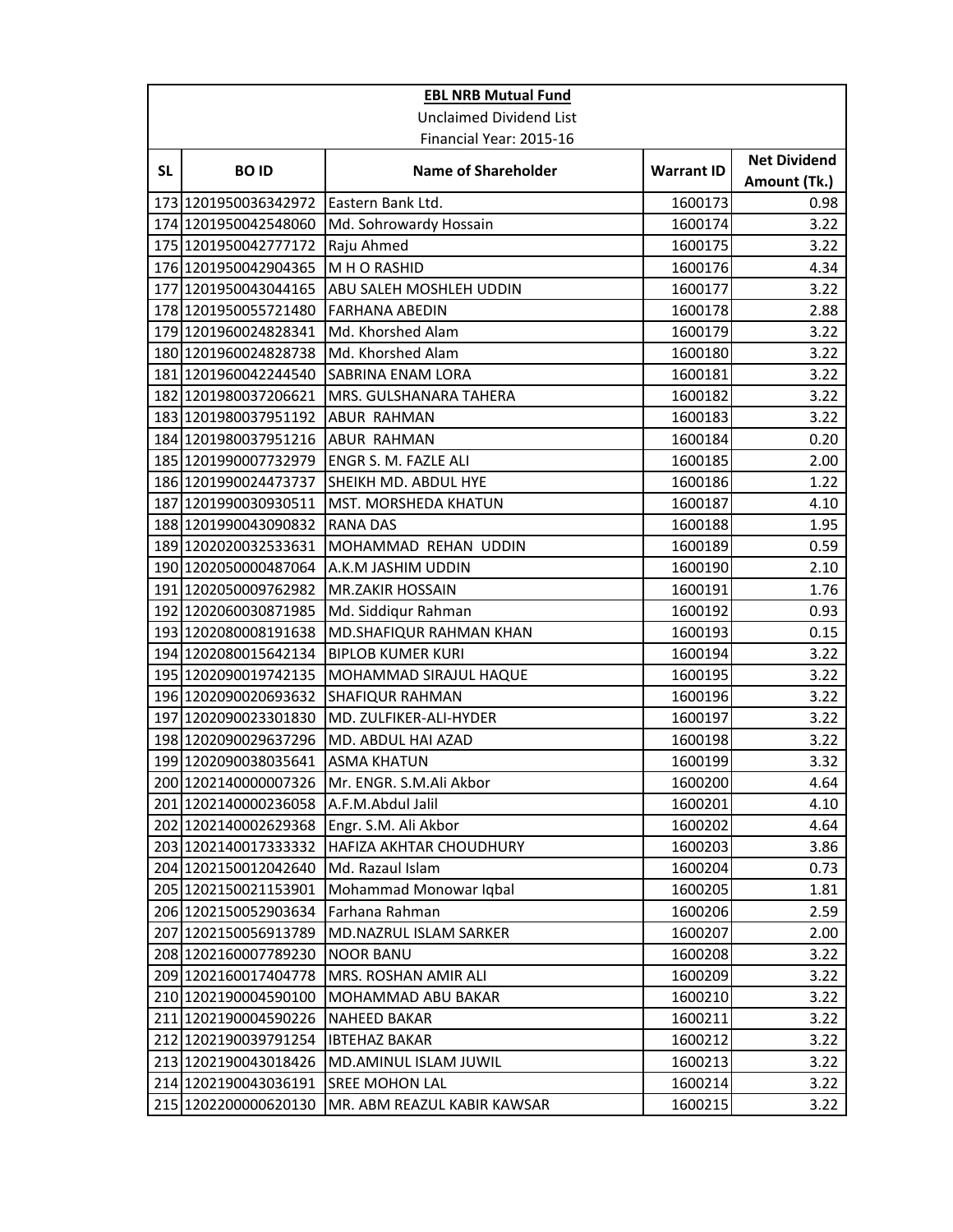| <b>EBL NRB Mutual Fund</b> |                                |                            |                   |                                     |  |
|----------------------------|--------------------------------|----------------------------|-------------------|-------------------------------------|--|
|                            | <b>Unclaimed Dividend List</b> |                            |                   |                                     |  |
|                            |                                | Financial Year: 2015-16    |                   |                                     |  |
| <b>SL</b>                  | <b>BOID</b>                    | <b>Name of Shareholder</b> | <b>Warrant ID</b> | <b>Net Dividend</b><br>Amount (Tk.) |  |
|                            | 216 1202200000653451           | KANIJ FATEMA SALINA        | 1600216           | 3.22                                |  |
|                            | 217 1202200001909678           | ABM REAZUL KABIR KAWSAR    | 1600217           | 3.22                                |  |
|                            | 218 1202200001909701           | KANIJ FATEMA SALINA        | 1600218           | 3.22                                |  |
|                            | 219 1202210022815099           | MD. HARUN OR RASHID        | 1600219           | 3.22                                |  |
|                            | 220 1202210022815112           | MD. HARUN OR RASHID        | 1600220           | 3.22                                |  |
|                            | 221 1202240003565375           | <b>MD.FAKHRUL ISLAM</b>    | 1600221           | 3.22                                |  |
|                            | 222 1202250000194918           | <b>AZMAL HOSSAIN</b>       | 1600222           | 3.22                                |  |
|                            | 223 1202250004584567           | SHAHEENA AKHTER            | 1600223           | 3.22                                |  |
|                            | 224 1202250019630036           | MD. ANWAR HOSSAIN SHARIF   | 1600224           | 3.22                                |  |
|                            | 225 1202250025732653           | MOHAMMAD AMIR HOSEN        | 1600225           | 3.22                                |  |
|                            | 226 1202250030787191           | MD. NURUJJAMAN KHAN        | 1600226           | 3.22                                |  |
|                            | 227 1202250031746446           | ABDUS SALAM KHAN           | 1600227           | 3.22                                |  |
|                            | 228 1202250032644991           | DIPON KUMAR DAS            | 1600228           | 3.22                                |  |
|                            | 229 1202250035003212           | RAJOANA HOSSAIN            | 1600229           | 3.22                                |  |
|                            | 230 1202250035003220           | RAJOANA HOSSAIN            | 1600230           | 3.22                                |  |
|                            | 231 1202250041042261           | <b>MOST. TARMIN AKTER</b>  | 1600231           | 3.22                                |  |
|                            | 232 1202250061112364           | MD.SHAFIQUL ISLAM          | 1600232           | 3.22                                |  |
|                            | 233 1202260000206428           | MR.REAZ UDDIN AHMED        | 1600233           | 3.46                                |  |
|                            | 234 1202260004146503           | MR.MD.NASRAT HOSSAIN       | 1600234           | 3.22                                |  |
|                            | 235 1202260019033616           | MD.IQBAL HOSSAIN           | 1600235           | 3.22                                |  |
|                            | 236 1202260019033624           | <b>LAILY AKTER</b>         | 1600236           | 3.22                                |  |
|                            | 237 1202260019033640           | <b>LAILY AKTER</b>         | 1600237           | 3.22                                |  |
|                            | 238 1202260019067038           | MD IQBAL HOSSAIN           | 1600238           | 3.22                                |  |
|                            | 239 1202260025630031           | MD. MAMUNUR RASHID         | 1600239           | 3.22                                |  |
|                            | 240 1202260025630048           | MD. MAMUNUR RASHID         | 1600240           | 3.22                                |  |
|                            | 241 1202260025630056           | RASHIDA AKTER              | 1600241           | 3.22                                |  |
|                            | 242 1202270060494501           | SHAIKH SUKRUZZAMAN         | 1600242           | 2.44                                |  |
|                            | 243 1202280017753944           | MD. MOJIBUL HAQUE          | 1600243           | 0.83                                |  |
|                            | 244 1202280018490255           | MD. MOJIBUL HAQUE          | 1600244           | 0.83                                |  |
|                            | 245 1202310009081331           | Mrs. Konica Das            | 1600245           | 3.22                                |  |
|                            | 246 1202310009081481           | Mrs. Konica Das            | 1600246           | 3.22                                |  |
|                            | 247 1202320040239210           | <b>SARWAR AHMED</b>        | 1600247           | 4.73                                |  |
|                            | 248 1202350021695344           | MR. MD. ISAHAQUE ALI       | 1600248           | 1.81                                |  |
|                            | 249 1202350021695352           | MRS. SABERA SULTAN         | 1600249           | 1.81                                |  |
|                            | 250 1202350029712019           | <b>MD.ISAHAQUE ALI</b>     | 1600250           | 3.22                                |  |
|                            | 251 1202350029720041           | MRS.SABERA SULTANA         | 1600251           | 3.22                                |  |
|                            | 252 1202350039382115           | <b>HAROON UR RASHID</b>    | 1600252           | 1.81                                |  |
|                            | 253 1202350039675289           | MD. ABUL KASHEM            | 1600253           | 3.22                                |  |
|                            | 254 1202370001269012           | Md. Habib Ullah Chowdhury  | 1600254           | 4.05                                |  |
|                            | 255 1202370017679985           | DEWAN MD. FAZLE RABBY      | 1600255           | 0.24                                |  |
|                            | 256 1202370044909479           | AFSANA HASSIN              | 1600256           | 2.24                                |  |
|                            | 257 1202380002164050           | MD. AMINUR RAHMAN          | 1600257           | 3.22                                |  |
|                            | 258 1202380002164069           | MRS. ASURA KHATUN          | 1600258           | 3.22                                |  |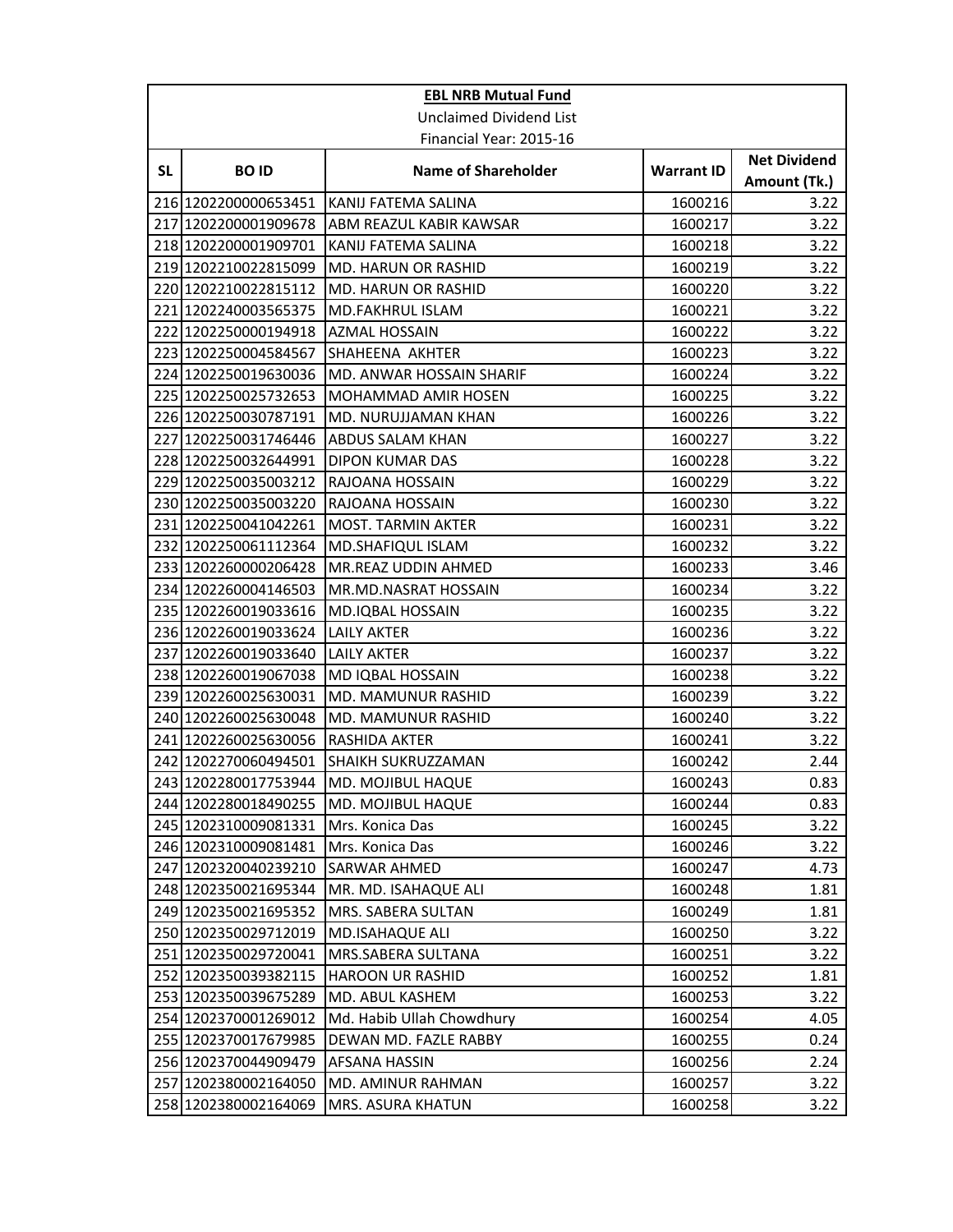|           | <b>EBL NRB Mutual Fund</b>     |                               |                   |                                     |  |
|-----------|--------------------------------|-------------------------------|-------------------|-------------------------------------|--|
|           | <b>Unclaimed Dividend List</b> |                               |                   |                                     |  |
|           | Financial Year: 2015-16        |                               |                   |                                     |  |
| <b>SL</b> | <b>BOID</b>                    | <b>Name of Shareholder</b>    | <b>Warrant ID</b> | <b>Net Dividend</b><br>Amount (Tk.) |  |
|           | 259 1202380002467138           | MD. AHASAN KHAN               | 1600259           | 3.22                                |  |
|           | 260 1202380002467189           | MD. AHASAN KHAN               | 1600260           | 3.22                                |  |
|           | 261 1202390001840712           | MR.MOSHARRAF HAIDER CHOWDHURY | 1600261           | 3.42                                |  |
|           | 262 1202390015407066           | MOHAMMAD HARUN AL RASHID      | 1600262           | 2.68                                |  |
|           | 263 1202400021702290           | S.M. ZAHURUL HUQUE            | 1600263           | 2.83                                |  |
|           | 264 1202400039688453           | <b>ABINASH ROY</b>            | 1600264           | 3.22                                |  |
|           | 265 1202400040967128           | MD. ANWAR HOSSAIN             | 1600265           | 3.22                                |  |
|           | 266 1202400042812691           | DR. MD. ABDUR ROUF            | 1600266           | 3.22                                |  |
|           | 267 1202400044194753           | MD. SOFIQUL ISLAM             | 1600267           | 1.81                                |  |
|           | 268 1202400060620088           | MD. SHIBLI REZA               | 1600268           | 2.98                                |  |
|           | 269 1202420000515670           | MR. MD. MASUD KARIM           | 1600269           | 3.22                                |  |
|           | 270 1202420004172871           | ENGR. S. SUKURUZZAMAN         | 1600270           | 3.27                                |  |
|           | 271 1202420005495002           | MD. KHAIRUL ISLAM MOZNU       | 1600271           | 1.42                                |  |
|           | 272 1202420042155988           | MOHAMMED SHAMIM JAFAR         | 1600272           | 3.22                                |  |
|           | 273 1202420046324464           | MD NAZRUL ISLAM               | 1600273           | 4.10                                |  |
|           | 274 1202430031630092           | MOSAMMAT RAHIMA BEGUM         | 1600274           | 3.22                                |  |
|           | 275 1202430031630116           | <b>TOFAEIL AHAMED SHEIKH</b>  | 1600275           | 3.22                                |  |
|           | 276 1202430032765391           | MRS. MEHEBUBA JEBIN           | 1600276           | 3.22                                |  |
|           | 277 1202450000820202           | <b>BIPLAB KUMAR SAHA</b>      | 1600277           | 3.22                                |  |
|           | 278 1202470042536966           | Abdul Mannan                  | 1600278           | 2.10                                |  |
|           | 279 1202580042474178           | MD NURUL HASAN                | 1600279           | 0.83                                |  |
|           | 280 1202580042474186           | <b>MD NURUL HASAN</b>         | 1600280           | 0.83                                |  |
|           | 281 1202580042474194           | <b>KEEKA SHARMIN</b>          | 1600281           | 0.83                                |  |
|           | 282 1202600000092411           | MR.AHMED ZAKIRUL AZIZ         | 1600282           | 1.07                                |  |
|           | 283 1202600000242255           | Mrs.Nasima Akter              | 1600283           | 3.22                                |  |
|           | 284 1202600001213150           | Md. Mofizuddin.               | 1600284           | 3.22                                |  |
|           | 285 1202600001216111           | Nafisa Salma                  | 1600285           | 1.61                                |  |
|           | 286 1202600001672103           | MD. MOSLEM UDDIN SARKER       | 1600286           | 3.22                                |  |
|           | 287 1202600004898391           | MD. MOFIZUDDIN                | 1600287           | 3.22                                |  |
|           | 288 1202600010002035           | <b>MD.NAZMUS SAKIB</b>        | 1600288           | 3.22                                |  |
|           | 289 1202600010002043           | MD. NAZMUS SAKIB              | 1600289           | 3.22                                |  |
|           | 290 1202600059066111           | NAFIS AHMED MOSTAFA           | 1600290           | 1.61                                |  |
|           | 291 1202630022039421           | <b>BALAL CHY</b>              | 1600291           | 4.05                                |  |
|           | 292 1202640003373226           | MD. MOBASHAR ALI              | 1600292           | 0.83                                |  |
|           | 293 1202640009188262           | MOHAMMAD MAMUN UR RASHID      | 1600293           | 3.22                                |  |
|           | 294 1202640017222031           | S.M. SHAFIQUL ISLAM           | 1600294           | 2.98                                |  |
|           | 295 1202640019020631           | <b>ODITY INTERNATIONAL</b>    | 1600295           | 3.90                                |  |
|           | 296 1202640042194824           | MD. NUR ALAM                  | 1600296           | 0.83                                |  |
|           | 297 1202640042194859           | <b>NUR UDDIN</b>              | 1600297           | 0.83                                |  |
|           | 298 1202640042194867           | <b>NUR UDDIN</b>              | 1600298           | 0.83                                |  |
|           | 299 1202640042402341           | MD. FAKRUL ABEDIN JEWEL       | 1600299           | 3.22                                |  |
|           | 300 1202640042402351           | NIZAM UDDIN                   | 1600300           | 0.83                                |  |
|           | 301 1202640042402368           | MR. SHARIF                    | 1600301           | 0.83                                |  |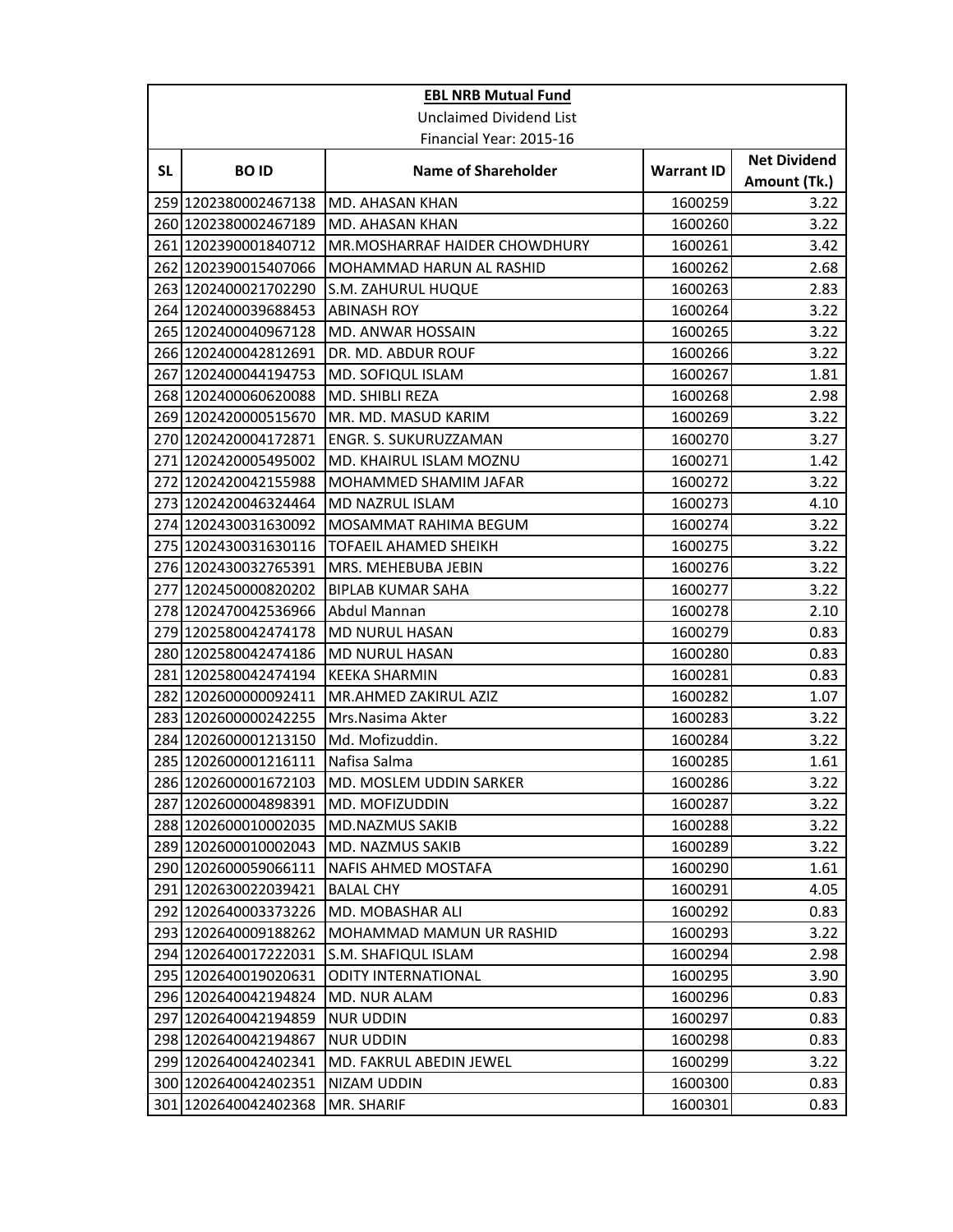|                                | <b>EBL NRB Mutual Fund</b> |                             |                   |                                     |
|--------------------------------|----------------------------|-----------------------------|-------------------|-------------------------------------|
| <b>Unclaimed Dividend List</b> |                            |                             |                   |                                     |
|                                |                            | Financial Year: 2015-16     |                   |                                     |
| <b>SL</b>                      | <b>BOID</b>                | <b>Name of Shareholder</b>  | <b>Warrant ID</b> | <b>Net Dividend</b><br>Amount (Tk.) |
|                                | 302 1202640042402376       | MD. FAKRUL ABEDIN JEWEL     | 1600302           | 0.83                                |
|                                | 303 1202640042402384       | NIZAM UDDIN                 | 1600303           | 0.83                                |
|                                | 304 1202640043077658       | MR. SHARIF                  | 1600304           | 3.22                                |
|                                | 305 1202640043077666       | SAIFUL ISLAM                | 1600305           | 0.83                                |
|                                | 306 1202640043077674       | SAIFUL ISLAM                | 1600306           | 0.83                                |
|                                | 307 1202640059503616       | MD. DELWAR HOSSAIN          | 1600307           | 0.20                                |
|                                | 308 1202650037629442       | MD. NUR HOSSAIN             | 1600308           | 3.22                                |
|                                | 309 1202660019698242       | SHEFALI BEGUM               | 1600309           | 1.85                                |
|                                | 310 1202660019698269       | SHEFALI BEGUM               | 1600310           | 1.85                                |
|                                | 311 1202660019698277       | MRS. TAHERUNNESA            | 1600311           | 1.85                                |
|                                | 312 1202660019698285       | MRS. TAHERUNNESA            | 1600312           | 1.85                                |
|                                | 313 1202660019698293       | <b>FARZANA SHARMIN</b>      | 1600313           | 1.85                                |
|                                | 314 1202660024646265       | <b>MEHEBUBA JEBIN</b>       | 1600314           | 3.22                                |
|                                | 315 1202750015239391       | A. S. SHAHUDUL HUQUE BULBUL | 1600315           | 0.20                                |
|                                | 316 1202750015829181       | MD. ASAD ULLAH              | 1600316           | 0.59                                |
|                                | 317 1202790022808541       | MOHAMMAD SHAHEEN HAQUE      | 1600317           | 0.83                                |
|                                | 318 1202800031309470       | MD. MUZAHIDUL ISLAM         | 1600318           | 3.22                                |
|                                | 319 1202800031317302       | MD. MUZAHIDUL ISLAM         | 1600319           | 3.22                                |
|                                | 320 1202800032501069       | MD. RAHAMATULLAH            | 1600320           | 4.29                                |
|                                | 321 1202800033247545       | <b>ASHRAFUL HASAN</b>       | 1600321           | 3.22                                |
|                                | 322 1202800036861606       | <b>ASHRAFUL HASAN</b>       | 1600322           | 3.22                                |
|                                | 323 1202800039731432       | MOHAMMED ABUL FATTAH        | 1600323           | 3.22                                |
|                                | 324 1202800042028282       | MASHHUDA SULTANA            | 1600324           | 3.22                                |
|                                | 325 1202830003867605       | MD.AMIRUL ISLAM             | 1600325           | 4.29                                |
|                                | 326 1202830003867613       | <b>NAFIZ MAQUSUDA</b>       | 1600326           | 1.71                                |
|                                | 327 1202830005208046       | MD.FERDOUS JAMAN SARDER     | 1600327           | 1.95                                |
|                                | 328 1202830008504483       | Syed Sohel Hasnat           | 1600328           | 4.68                                |
|                                | 329 1202830026472918       | MD. ANWAR HOSSAIN           | 1600329           | 3.22                                |
|                                | 330 1202830038862001       | <b>GOLAM SARWAR</b>         | 1600330           | 3.22                                |
|                                | 331 1202840000811558       | Md.Mynuddin                 | 1600331           | 0.83                                |
|                                | 332 1202840006046206       | MD. MYNUDDIN                | 1600332           | 0.83                                |
|                                | 333 1202840024473737       | SHEIKH MD. ABDUL HYE        | 1600333           | 2.98                                |
|                                | 334 1202840032740780       | M.M.SHARFARAZ HABIB         | 1600334           | 0.24                                |
|                                | 335 1202840040419082       | S.M ARIF HOSSAIN            | 1600335           | 3.56                                |
|                                | 336 1202840058657711       | RAZIA SULTANA               | 1600336           | 1.27                                |
|                                | 337 1202840060012920       | MD. MAMUN HOSSAIN           | 1600337           | 0.20                                |
|                                | 338 1202930010165855       | MASHIAT TABASSUM            | 1600338           | 0.54                                |
|                                | 339 1202980011873992       | <b>RIZWAN EUNUS</b>         | 1600339           | 4.05                                |
|                                | 340 1202990015452846       | SHAH MOAZZEM HOSSAIN        | 1600340           | 0.39                                |
|                                | 341 1203010017890290       | MD. MONIRUZZAMAN            | 1600341           | 2.98                                |
|                                | 342 1203010018503851       | DR. NIGAR FERDOUSI          | 1600342           | 4.78                                |
|                                | 343 1203010018623595       | MOHAMMAD ZAHIRUL ISLAM KHAN | 1600343           | 4.39                                |
|                                | 344 1203010023526800       | DR. MD. RAFIQUL ISLAM       | 1600344           | 3.22                                |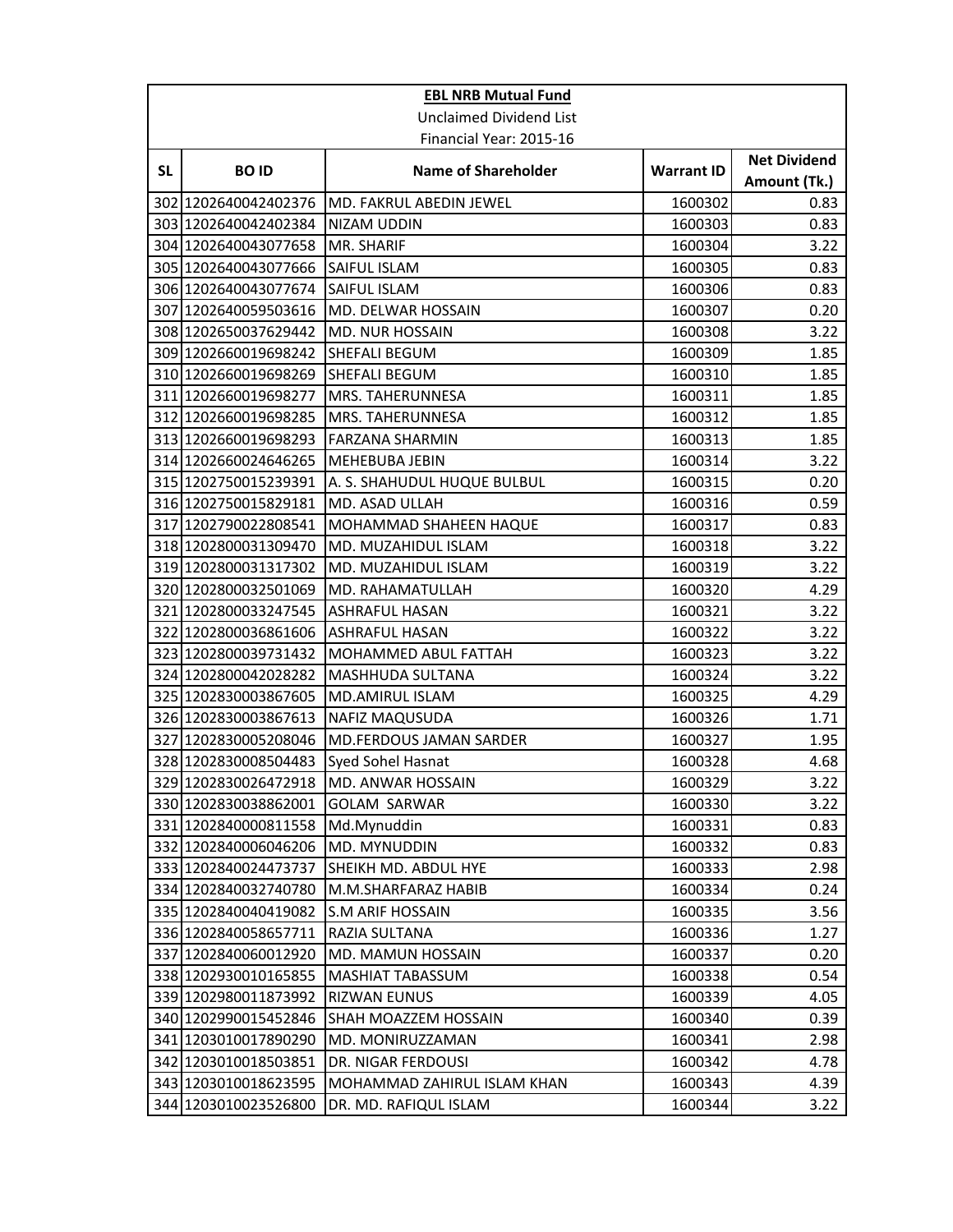|           | <b>EBL NRB Mutual Fund</b>     |                               |                   |                                     |  |
|-----------|--------------------------------|-------------------------------|-------------------|-------------------------------------|--|
|           | <b>Unclaimed Dividend List</b> |                               |                   |                                     |  |
|           | Financial Year: 2015-16        |                               |                   |                                     |  |
| <b>SL</b> | <b>BOID</b>                    | <b>Name of Shareholder</b>    | <b>Warrant ID</b> | <b>Net Dividend</b><br>Amount (Tk.) |  |
|           | 345 1203020019627940           | MD. SAHID KHAN                | 1600345           | 3.22                                |  |
|           | 346 1203020019667669           | <b>MD.SAHID KHAN</b>          | 1600346           | 3.22                                |  |
|           | 347 1203020029663637           | <b>MD.FEROJ HOSSAIN</b>       | 1600347           | 3.22                                |  |
|           | 348 1203020035449794           | <b>MD.FERDOUS MIA</b>         | 1600348           | 1.46                                |  |
|           | 349 1203020035450244           | <b>MD.FERDOUS MIA</b>         | 1600349           | 1.46                                |  |
|           | 350 1203020035451779           | <b>AKTHER HOSSAIN</b>         | 1600350           | 1.46                                |  |
|           | 351 1203020035452195           | <b>AKTHER HOSSAIN</b>         | 1600351           | 1.46                                |  |
|           | 352 1203020035833761           | <b>MD.SAHINN MIAH</b>         | 1600352           | 1.46                                |  |
|           | 353 1203020035833778           | MOHAMMAD MOSADDAR ALI KHAN    | 1600353           | 1.46                                |  |
|           | 354 1203020035833794           | <b>MD.SAHINN MIAH</b>         | 1600354           | 1.46                                |  |
|           | 355 1203020036391751           | MD.NIZAM HOWLADER             | 1600355           | 0.20                                |  |
|           | 356 1203020059710098           | MOHAMMAD MOSADDAR ALI KHAN    | 1600356           | 1.46                                |  |
|           | 357 1203040041498111           | <b>JAHANGIR ALAM</b>          | 1600357           | 0.83                                |  |
|           | 358 1203040042496337           | <b>ASHFAK UDDIN</b>           | 1600358           | 1.17                                |  |
|           | 359 1203040042942796           | MD. SAHZAHAN                  | 1600359           | 0.83                                |  |
|           | 360 1203040042942801           | MD. SAHZAHAN                  | 1600360           | 0.83                                |  |
|           | 361 1203040045651370           | MD. KAYESH SHARIF             | 1600361           | 0.24                                |  |
|           | 362 1203050039905634           | ROJIFA SULTANA                | 1600362           | 3.22                                |  |
|           | 363 1203060007338864           | <b>BASANA RANI PODDER</b>     | 1600363           | 2.39                                |  |
|           | 364 1203060008684931           | <b>MD.MOSLEM UDDIN SARKER</b> | 1600364           | 3.22                                |  |
|           | 365 1203060018296362           | SIZZIL MAMTAZ                 | 1600365           | 4.44                                |  |
|           | 366 1203060019811499           | SABINA YASMIN SIDDQUE         | 1600366           | 4.44                                |  |
|           | 367 1203060037802534           | MD. ZAHANGIR ALAM             | 1600367           | 0.29                                |  |
|           | 368 1203060046110014           | MD. MARUF BIN JAFAR           | 1600368           | 2.54                                |  |
|           | 369 1203080012469732           | <b>HASINA RAHMAN</b>          | 1600369           | 0.20                                |  |
|           | 370 1203080018475311           | MRS. FARDOUS BEGUM            | 1600370           | 3.22                                |  |
|           | 371 1203080020571105           | MRS. MST FARDOUS BEGUM        | 1600371           | 3.22                                |  |
|           | 372 1203080034371842           | MIZANUR RAHMAN                | 1600372           | 3.22                                |  |
|           | 373 1203100008043993           | MD. MOTIUL ISLAM              | 1600373           | 1.81                                |  |
|           | 374 1203100017445929           | MD. ASHFAQUR RAHMAN           | 1600374           | 3.22                                |  |
|           | 375 1203100035582926           | TANJIMA SHARMIN               | 1600375           | 1.95                                |  |
|           | 376 1203100043190306           | MD. SAJADUL ISLAM             | 1600376           | 3.22                                |  |
|           | 377 1203110021803596           | Fatima Khair                  | 1600377           | 0.98                                |  |
|           | 378 1203120004380023           | KAZI MOHAMMAD MASUM           | 1600378           | 2.29                                |  |
|           | 379 1203120006649300           | MD. NASHIR UDDIN              | 1600379           | 0.34                                |  |
|           | 380 1203120040060455           | MD. NASHIR UDDIN              | 1600380           | 4.29                                |  |
|           | 381 1203130028874329           | <b>MD NURUL KABIR</b>         | 1600381           | 0.83                                |  |
|           | 382 1203140000029429           | Md. Rezaul Islam              | 1600382           | 3.22                                |  |
|           | 383 1203140022988260           | MRS. ROSY AKTER               | 1600383           | 0.83                                |  |
|           | 384 1203140040042409           | MD. SAZADUL ISLAM             | 1600384           | 3.22                                |  |
|           | 385 1203140043013781           | MD. SAZADUL ISLAM             | 1600385           | 3.56                                |  |
|           | 386 1203150016635167           | MOHAMMAD FAHIM UDDIN          | 1600386           | 3.22                                |  |
|           | 387 1203150016635282           | MOHAMMAD FAHIM UDDIN          | 1600387           | 3.22                                |  |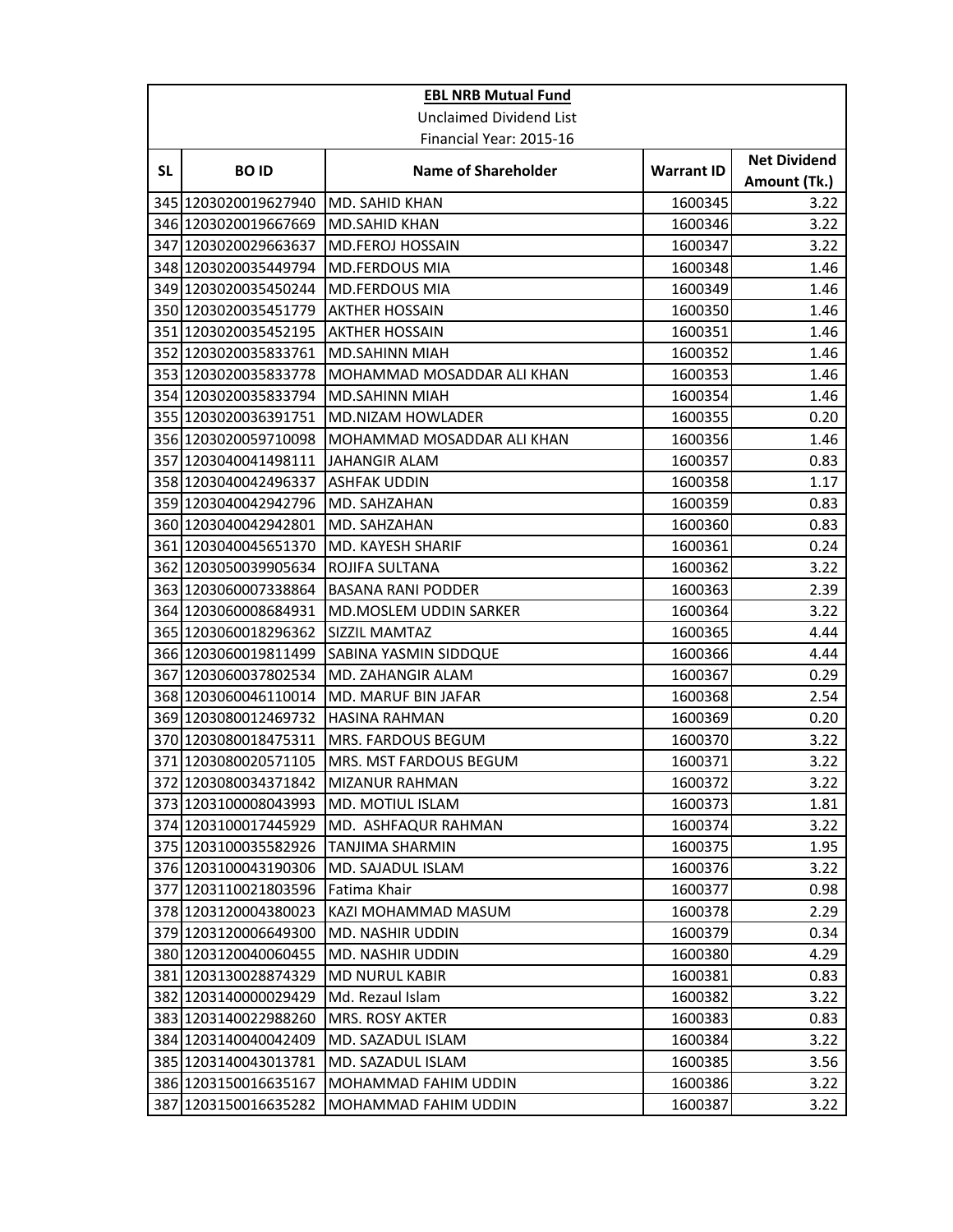| <b>EBL NRB Mutual Fund</b>     |                         |                            |                   |                                     |  |
|--------------------------------|-------------------------|----------------------------|-------------------|-------------------------------------|--|
| <b>Unclaimed Dividend List</b> |                         |                            |                   |                                     |  |
|                                | Financial Year: 2015-16 |                            |                   |                                     |  |
| <b>SL</b>                      | <b>BOID</b>             | <b>Name of Shareholder</b> | <b>Warrant ID</b> | <b>Net Dividend</b><br>Amount (Tk.) |  |
|                                | 388 1203150016785951    | TANJIA AKTER               | 1600388           | 3.22                                |  |
|                                | 389 1203150016785978    | TANJIA AKTER               | 1600389           | 3.22                                |  |
|                                | 390 1203150017667368    | <b>NAYMA AKTER</b>         | 1600390           | 3.22                                |  |
|                                | 391 1203150017667384    | <b>NAYMA AKTER</b>         | 1600391           | 3.22                                |  |
|                                | 392 1203150018502228    | <b>MR NAZRUL</b>           | 1600392           | 3.22                                |  |
|                                | 393 1203150018502300    | MD NAZRUL ISLAM            | 1600393           | 3.22                                |  |
|                                | 394 1203150018588116    | <b>NAZIA AKHTER</b>        | 1600394           | 3.22                                |  |
|                                | 395 1203150018588124    | NAZIA AKHTER               | 1600395           | 3.22                                |  |
|                                | 396 1203150019278749    | JULEKHA AKHTER             | 1600396           | 3.22                                |  |
|                                | 397 1203150019278757    | <b>JULEKHA AKHTER</b>      | 1600397           | 3.22                                |  |
|                                | 398 1203150019278765    | <b>MD NURULLAH</b>         | 1600398           | 3.22                                |  |
|                                | 399 1203150019278773    | <b>MD NURULLAH</b>         | 1600399           | 3.22                                |  |
|                                | 400 1203150037771596    | MD KAMAL UDDIN             | 1600400           | 3.22                                |  |
|                                | 401 1203150037809916    | JAKIA AKTER SHILPI         | 1600401           | 3.22                                |  |
|                                | 402 1203150040774183    | <b>FOUZIA AKHTER</b>       | 1600402           | 3.22                                |  |
|                                | 403 1203150041653008    | JAKIA AKHTER SHILPI        | 1600403           | 3.22                                |  |
|                                | 404 1203150041653032    | MD. KAMAL UDDIN            | 1600404           | 3.22                                |  |
|                                | 405 1203150041653083    | <b>FOUZIA AKHTER</b>       | 1600405           | 3.22                                |  |
|                                | 406 1203180005203051    | Ashika Rahman              | 1600406           | 3.90                                |  |
|                                | 407 1203180007487950    | <b>PARVEEN AKHTER</b>      | 1600407           | 2.20                                |  |
|                                | 408 1203180012960839    | MD. NAYAN MAHMUD           | 1600408           | 3.22                                |  |
|                                | 409 1203180027225208    | HAZI MOHAMMAD ULLAH        | 1600409           | 4.05                                |  |
|                                | 410 1203210020405936    | YASMIN BEGUM               | 1600410           | 3.22                                |  |
|                                | 411 1203210040790099    | <b>TAMAL BASAK</b>         | 1600411           | 3.22                                |  |
|                                | 412 1203210040866922    | <b>CHAMPA BASAK</b>        | 1600412           | 3.22                                |  |
|                                | 413 1203220007775152    | Md.Golam Nabi              | 1600413           | 3.22                                |  |
|                                | 414 1203220007775160    | Mrs. Sonia Sorowar         | 1600414           | 3.22                                |  |
|                                | 415 1203220007775179    | Mrs. Nargis Akhter Nabi    | 1600415           | 3.22                                |  |
|                                | 416 1203220007775187    | Md.Golam Sorowar           | 1600416           | 3.22                                |  |
|                                | 417 1203220017375223    | Md.Badrul Millat Bhuiyan   | 1600417           | 2.00                                |  |
|                                | 418 1203220019633634    | Md.Mafizur Rahman Patowary | 1600418           | 0.83                                |  |
|                                | 419 1203220020921146    | Md.Helal Uddin             | 1600419           | 3.22                                |  |
|                                | 420 1203220031140696    | <b>SEMA AKTER</b>          | 1600420           | 1.81                                |  |
|                                | 421 1203220037160469    | MD.IFTEKHAR ALI            | 1600421           | 4.68                                |  |
|                                | 422 1203220037276269    | MONOARA BEGUM              | 1600422           | 0.83                                |  |
|                                | 423 1203220040202441    | RAZONA SHARMIN CHOWDHURY   | 1600423           | 3.22                                |  |
|                                | 424 1203220041431660    | AKHTER-E-AZAM CHOWDHURY    | 1600424           | 3.22                                |  |
|                                | 425 1203220043725805    | KHADIZATUL KOBRA           | 1600425           | 1.07                                |  |
|                                | 426 1203220044641561    | MD.ARIF IQBAL              | 1600426           | 4.49                                |  |
|                                | 427 1203230001782941    | MD. DELWAR HOSSAIN         | 1600427           | 0.20                                |  |
|                                | 428 1203260019312297    | SOFIA PARVIN               | 1600428           | 4.44                                |  |
|                                | 429 1203260038283984    | <b>FAROOQ REZA</b>         | 1600429           | 0.83                                |  |
|                                | 430 1203260039431549    | MD ANISUZZAMAN SWAPAN      | 1600430           | 3.86                                |  |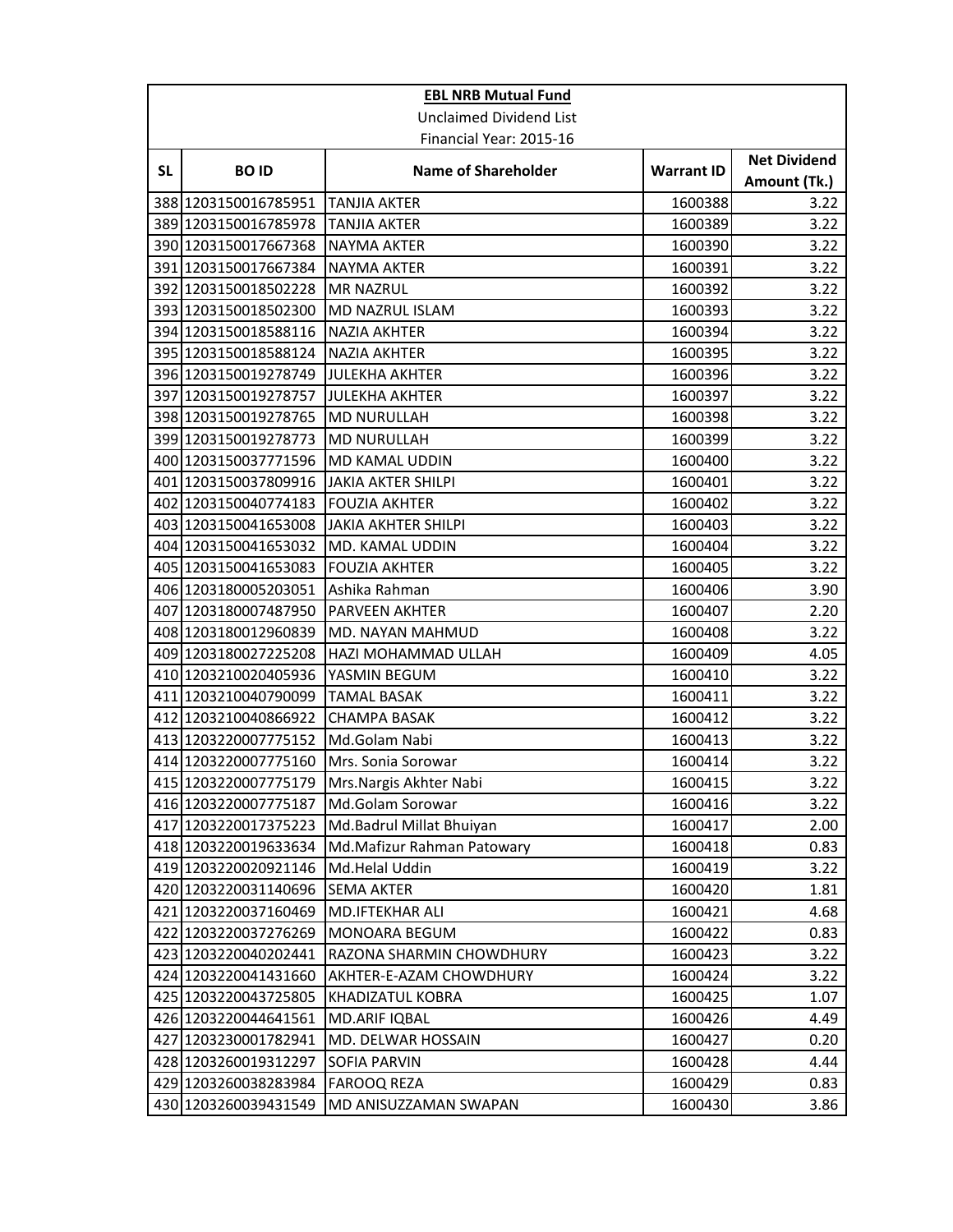|           | <b>EBL NRB Mutual Fund</b>     |                                |                   |                                     |  |
|-----------|--------------------------------|--------------------------------|-------------------|-------------------------------------|--|
|           | <b>Unclaimed Dividend List</b> |                                |                   |                                     |  |
|           |                                | Financial Year: 2015-16        |                   |                                     |  |
| <b>SL</b> | <b>BOID</b>                    | <b>Name of Shareholder</b>     | <b>Warrant ID</b> | <b>Net Dividend</b><br>Amount (Tk.) |  |
|           | 431 1203300033315599           | MD.AMINUL ISLAM.               | 1600431           | 1.56                                |  |
|           | 432 1203320007205790           | MD.GONI AMIN                   | 1600432           | 3.22                                |  |
|           | 433 1203320016326246           | <b>TASNUBHA AKTER</b>          | 1600433           | 0.83                                |  |
|           | 434 1203320016326254           | <b>TASNUBHA AKTER</b>          | 1600434           | 0.83                                |  |
|           | 435 1203320016326262           | ATAUR RAHMAN                   | 1600435           | 0.83                                |  |
|           | 436 1203370039962982           | <b>HASINA AKTER DOLLY</b>      | 1600436           | 3.22                                |  |
|           | 437 1203390006798092           | MOHAMMAD ABU MUSA              | 1600437           | 3.22                                |  |
|           | 438 1203390046084772           | <b>HELENA BEGUM</b>            | 1600438           | 0.24                                |  |
|           | 439 1203410015018890           | CAPT. GOLAM MOHIUDDIN QUADREY  | 1600439           | 3.86                                |  |
|           | 440 1203410019379027           | MD.MASUM BILLLAH               | 1600440           | 0.73                                |  |
|           | 441 1203410043338282           | K. M. MOSTAFA KAMAL MONJU      | 1600441           | 1.85                                |  |
|           | 442 1203440043314769           | MR. SUDHIR KUMAR ROY           | 1600442           | 1.42                                |  |
|           | 443 1203490011331423           | MD ALAUDDIN TAPADER            | 1600443           | 3.22                                |  |
|           | 444 1203490011331862           | MD ALAUDDIN TAPADER            | 1600444           | 3.22                                |  |
|           | 445 1203510027821741           | NOWSHER AHMED CHOWDHURY        | 1600445           | 3.22                                |  |
|           | 446 1203530042071252           | MOHAMMAD AHATASANULHOQUE FAKIR | 1600446           | 1.81                                |  |
|           | 447 1203550043221967           | <b>RUBI RANI DATTA</b>         | 1600447           | 3.22                                |  |
|           | 448 1203600020661963           | <b>HASINA AHMED</b>            | 1600448           | 3.22                                |  |
|           | 449 1203600035530690           | <b>MEHJABEEN MAHTAB</b>        | 1600449           | 3.22                                |  |
|           | 450 1203610021416062           | <b>FOUZIA YASMIN</b>           | 1600450           | 0.24                                |  |
|           | 451 1203620036437144           | <b>JOBAIR</b>                  | 1600451           | 3.22                                |  |
|           | 452 1203630019733836           | MD. BOZLUR RASHID              | 1600452           | 2.34                                |  |
|           | 453 1203630021248371           | MOHAMMAD JAMAL HOSSAIN SHAHJI  | 1600453           | 0.83                                |  |
|           | 454 1203630021248381           | <b>ALI ASHRAF</b>              | 1600454           | 0.83                                |  |
|           | 455 1203630021248398           | <b>ALI ASHRAF</b>              | 1600455           | 0.83                                |  |
|           | 456 1203630031713368           | <b>NAZMA AKTER</b>             | 1600456           | 3.22                                |  |
|           | 457 1203630031713376           | <b>NAZMA AKTER</b>             | 1600457           | 3.22                                |  |
|           | 458 1203630037467303           | <b>MITALI SARKER</b>           | 1600458           | 3.22                                |  |
|           | 459 1203640015981876           | Mir Motiur Rahman              | 1600459           | 3.22                                |  |
|           | 460 1203640023041541           | MIR MOTIUR RAHMAN              | 1600460           | 3.22                                |  |
|           | 461 1203650008897911           | CAPT.M.RAFIQUL ISLAM           | 1600461           | 3.22                                |  |
|           | 462 1203650008946478           | CAPT.M.RAFIQUL ISLAM           | 1600462           | 3.22                                |  |
|           | 463 1203650008946494           | <b>MRS NURI ISLAM</b>          | 1600463           | 3.22                                |  |
|           | 464 1203650010174692           | <b>FARHANA YASMEEN</b>         | 1600464           | 3.22                                |  |
|           | 465 1203680000099381           | Mamunur Rashed Shahin          | 1600465           | 4.05                                |  |
|           | 466 1203680011911305           | MIR MD AMZAD HOSSAIN           | 1600466           | 0.98                                |  |
|           | 467 1203680018880070           | IND. & INF. DEV. FIN. CO. LTD. | 1600467           | 3.12                                |  |
|           | 468 1203680061473561           | SYED SHADMAN RAHIM             | 1600468           | 2.98                                |  |
|           | 469 1203710005016542           | MD. MOSTAQUE AHMED             | 1600469           | 3.22                                |  |
|           | 470 1203710010071761           | MRS. HAFIZA BEGUM              | 1600470           | 3.22                                |  |
|           | 471 1203710010531718           | MS. AMENA BEGUM                | 1600471           | 3.22                                |  |
|           | 472 1203710010531793           | MR. TAREQUE AHMED SOHEL        | 1600472           | 3.22                                |  |
|           | 473 1203710011920565           | MD. NEZAM UDDIN                | 1600473           | 3.22                                |  |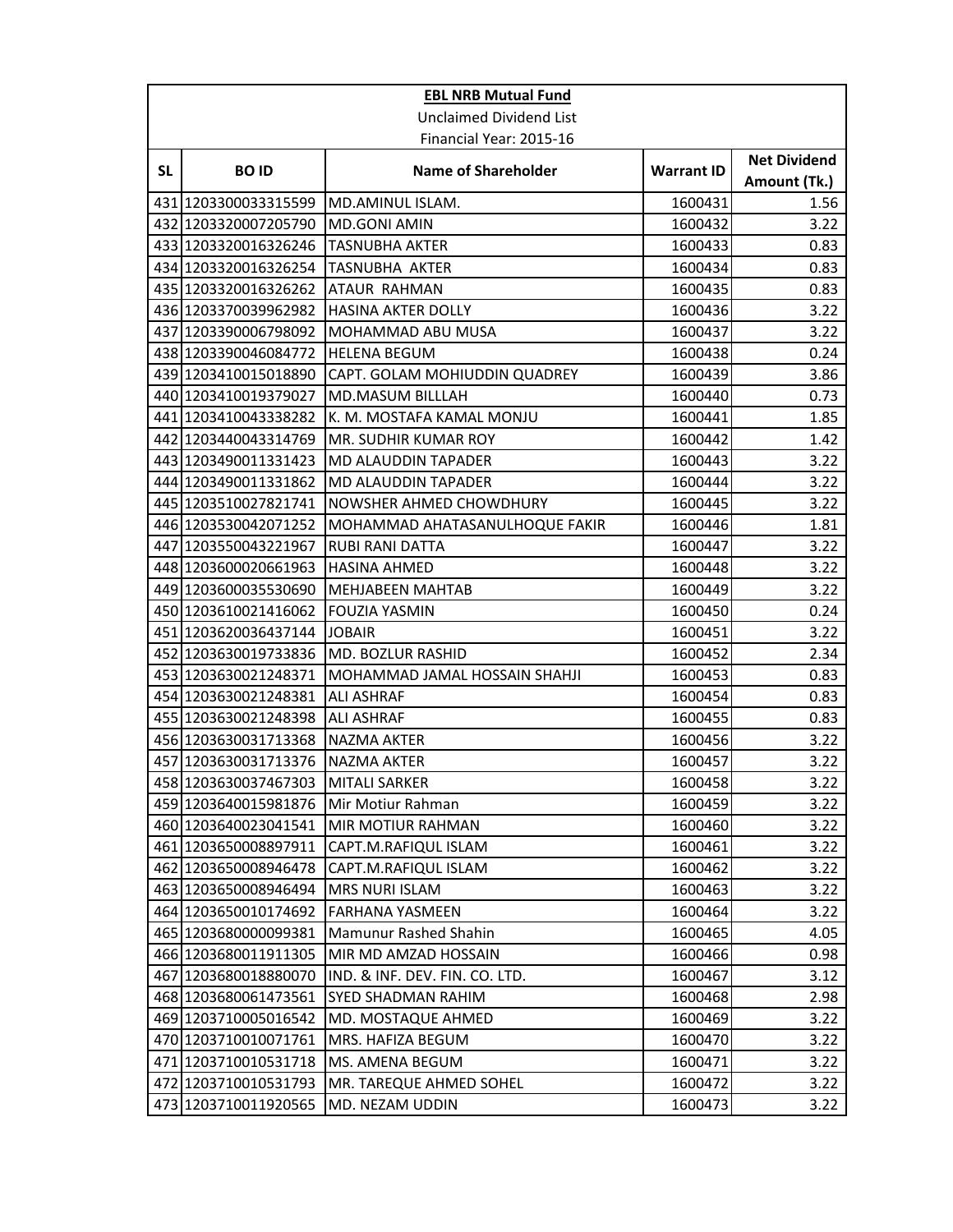|                                | <b>EBL NRB Mutual Fund</b> |                              |                   |                                     |  |
|--------------------------------|----------------------------|------------------------------|-------------------|-------------------------------------|--|
| <b>Unclaimed Dividend List</b> |                            |                              |                   |                                     |  |
|                                | Financial Year: 2015-16    |                              |                   |                                     |  |
| <b>SL</b>                      | <b>BOID</b>                | <b>Name of Shareholder</b>   | <b>Warrant ID</b> | <b>Net Dividend</b><br>Amount (Tk.) |  |
|                                | 474 1203710012411234       | <b>NASIR UDDIN AHMED</b>     | 1600474           | 3.71                                |  |
|                                | 475 1203710012838152       | MD. MOSTAQUE AHMED           | 1600475           | 3.22                                |  |
|                                | 476 1203710016322066       | <b>BIJAN PAUL</b>            | 1600476           | 4.88                                |  |
|                                | 477 1203710047571101       | <b>NASIMA AKTER</b>          | 1600477           | 1.71                                |  |
|                                | 478 1203720042729563       | MD. BOZLUR RAHMAN            | 1600478           | 3.22                                |  |
|                                | 479 1203750038917580       | KAMIL AHMED                  | 1600479           | 0.20                                |  |
|                                | 480 1203780039614885       | Md. Hasan Reza               | 1600480           | 1.85                                |  |
|                                | 481 1203780039620397       | Noushin Akter                | 1600481           | 1.85                                |  |
|                                | 482 1203780039620402       | Md. Hasan Reza               | 1600482           | 1.85                                |  |
|                                | 483 1203780039620429       | Noushin Akter                | 1600483           | 1.85                                |  |
|                                | 484 1203800060909936       | Md. Golam Mostafa            | 1600484           | 3.22                                |  |
|                                | 485 1203810024979451       | <b>ASM SEFAUL ISLAM</b>      | 1600485           | 3.22                                |  |
|                                | 486 1203830041020953       | A.T.M. BAZLUR RASHID         | 1600486           | 3.22                                |  |
|                                | 487 1203830041021048       | A.T.M. BAZLUR RASHID         | 1600487           | 3.22                                |  |
|                                | 488 1203830041021099       | <b>NUSRAT JAHAN PUTUL</b>    | 1600488           | 3.22                                |  |
|                                | 489 1203830041021155       | TAHSIN RAHMAN                | 1600489           | 3.22                                |  |
|                                | 490 1203830041021246       | TANJINA ISLAM                | 1600490           | 3.22                                |  |
|                                | 491 1203830041021396       | <b>NOOR E SHAHEEN</b>        | 1600491           | 3.22                                |  |
|                                | 492 1203830041021444       | <b>MD. ZAKIR HOSSAIN</b>     | 1600492           | 3.22                                |  |
|                                | 493 1203830041024499       | <b>NOOR E JESMIN</b>         | 1600493           | 3.22                                |  |
|                                | 494 1203850020132299       | SAMARESH BHATTACHARJEE       | 1600494           | 3.22                                |  |
|                                | 495 1203850034879309       | MOHAMMAD JAHANGIR ALAM       | 1600495           | 0.83                                |  |
|                                | 496 1203920015465161       | SATAYA RANGAN SARKER         | 1600496           | 1.17                                |  |
|                                | 497 1203950032974124       | MD. ABDUL HAI AZAD           | 1600497           | 3.22                                |  |
|                                | 498 1203970033884890       | MD. HUMAUN KABIR             | 1600498           | 3.22                                |  |
|                                | 499 1203970033987622       | <b>MD. HUMAUN KABIR</b>      | 1600499           | 3.22                                |  |
|                                | 500 1203970033987630       | MD. ISMAIL                   | 1600500           | 3.22                                |  |
|                                | 501 1203970033987649       | MD. ISMAIL                   | 1600501           | 3.22                                |  |
|                                | 502 1203970040615370       | MD. AMINUL ISLAM             | 1600502           | 3.22                                |  |
|                                | 503 1203970040615397       | <b>HOSNA KHATUN</b>          | 1600503           | 3.22                                |  |
|                                | 504 1203970043227576       | <b>HOSNA KHATUN</b>          | 1600504           | 3.22                                |  |
|                                | 505 1203980032752800       | <b>FERDOUSI MIRZA</b>        | 1600505           | 4.88                                |  |
|                                | 506 1203980050886556       | MD. SHAFIQUL ISLAM           | 1600506           | 1.22                                |  |
|                                | 507 1204000025899826       | <b>MD HOSSAIN</b>            | 1600507           | 1.61                                |  |
|                                | 508 1204000032937343       | <b>SELINA AKHTER</b>         | 1600508           | 0.98                                |  |
|                                | 509 1204000033348487       | <b>NUR MOHAMMAD</b>          | 1600509           | 3.51                                |  |
|                                | 510 1204000050360871       | <b>MD.JAHANGIR ALAM SHAH</b> | 1600510           | 4.78                                |  |
|                                | 511 1204020017220868       | MUHAMMAD MAHBUBUL ALAM       | 1600511           | 0.20                                |  |
|                                | 512 1204030000313377       | SHAHNAJ AKTER                | 1600512           | 3.22                                |  |
|                                | 513 1204030016602857       | MIRPUR CERAMIC WORKS LTD.    | 1600513           | 2.88                                |  |
|                                | 514 1204030019548903       | SHAHNAJ AKTER                | 1600514           | 3.22                                |  |
|                                | 515 1204030061573514       | <b>MONOJIT MUKHERJEE</b>     | 1600515           | 2.73                                |  |
|                                | 516 1204050042726371       | MD. YEASIN ARAFAT            | 1600516           | 3.22                                |  |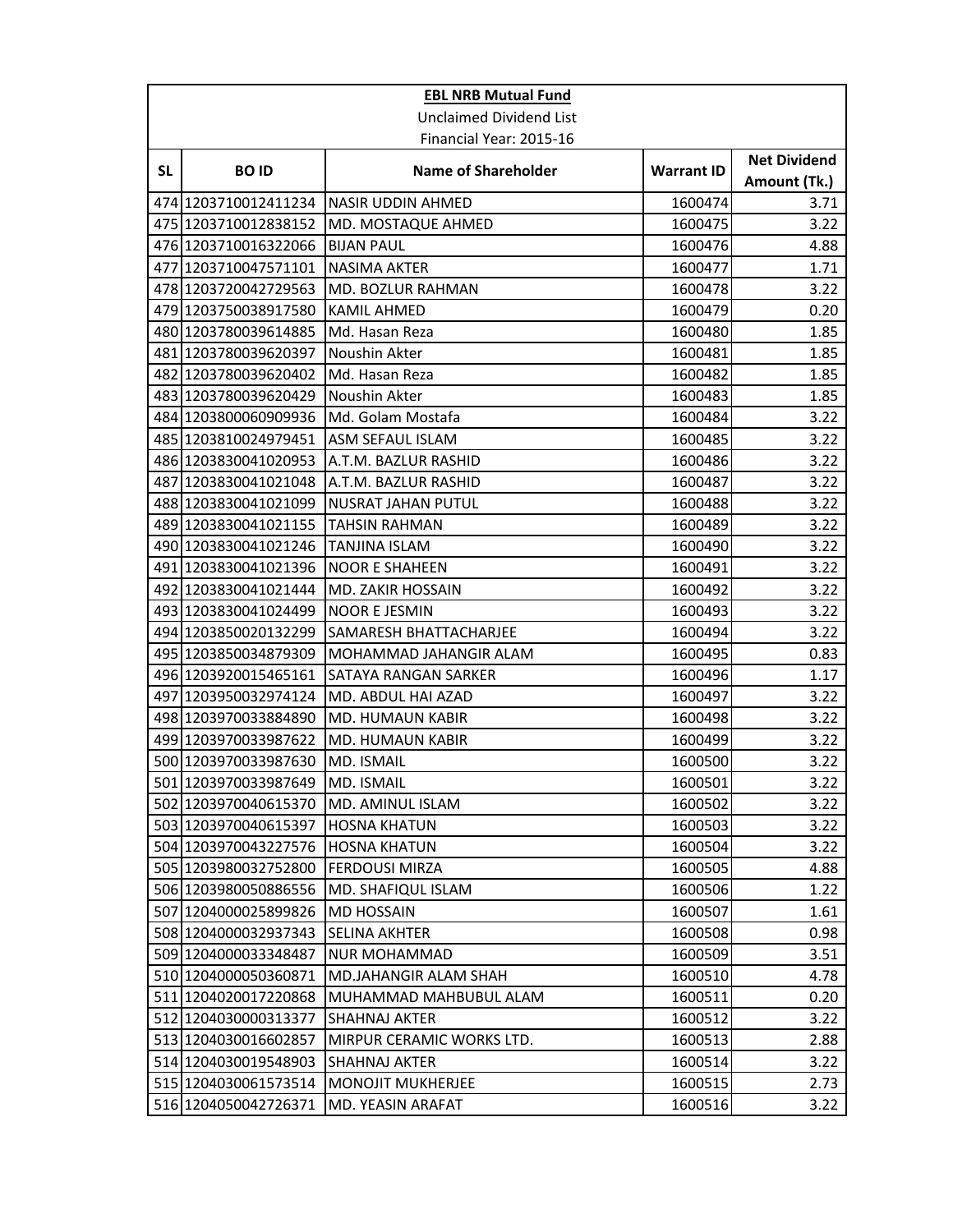| <b>EBL NRB Mutual Fund</b>     |                         |                            |                   |                                     |
|--------------------------------|-------------------------|----------------------------|-------------------|-------------------------------------|
| <b>Unclaimed Dividend List</b> |                         |                            |                   |                                     |
|                                |                         | Financial Year: 2015-16    |                   |                                     |
| <b>SL</b>                      | <b>BOID</b>             | <b>Name of Shareholder</b> | <b>Warrant ID</b> | <b>Net Dividend</b><br>Amount (Tk.) |
|                                | 517 1204070039647583    | MD. ANISUR RAHMAN KHAN     | 1600517           | 3.32                                |
|                                | 518 1204090000180998    | Md. Jamal Hossain          | 1600518           | 0.88                                |
|                                | 519 1204090025811227    | <b>BELAL AHMED RAJU</b>    | 1600519           | 3.86                                |
|                                | 520 1204090034132181    | MD.MAHBUB ALAM BHUIYA      | 1600520           | 3.27                                |
|                                | 521 1204090043132585    | AMAN CEMENT MILLS LTD.     | 1600521           | 0.20                                |
|                                | 522 1204090044443274    | <b>MUKSUDA AKTHER</b>      | 1600522           | 2.00                                |
|                                | 523 1204090054822064    | MD. ZIAUL ISLAM            | 1600523           | 2.29                                |
|                                | 524 1204100027376478    | MD. AMINUR RAHMAN          | 1600524           | 1.46                                |
|                                | 525 1204100028247776    | MRS. IMRANA JANNAT EVA     | 1600525           | 3.22                                |
|                                | 526 1204100028247792    | MD. KAWSAR AHMED           | 1600526           | 3.22                                |
|                                | 527 1204180019718545    | MD. NAZRUL ISLAM           | 1600527           | 4.29                                |
|                                | 528 1204180030410578    | <b>FARID UDDIN SARKER</b>  | 1600528           | 3.22                                |
|                                | 529 1204180030410594    | MD. SHAHJAHAN SARKER       | 1600529           | 3.22                                |
|                                | 530 1204180033751578    | <b>BEGUM MIRZA LALL</b>    | 1600530           | 0.10                                |
|                                | 531 1204180034181066    | MOHAMMAD SALEK             | 1600531           | 2.54                                |
|                                | 532 1204180038308669    | ABUL KALAM                 | 1600532           | 1.17                                |
|                                | 533 1204180040627658    | <b>IM SHAFIQUE</b>         | 1600533           | 3.22                                |
|                                | 534 1204180041299663    | MOHAMMED MONJUR HOSSAIN    | 1600534           | 3.22                                |
|                                | 535 1204180041825476    | MOHAMMED MONJUR HOSSAIN    | 1600535           | 3.22                                |
|                                | 536 1204180045588975    | THAMINA SULTANA            | 1600536           | 2.00                                |
|                                | 537 1204180046294701    | MD.NAZIM UDDIN             | 1600537           | 2.98                                |
|                                | 538 1204240021757562    | MD. ASHRAF HOSSAIN         | 1600538           | 1.22                                |
|                                | 539 1204280038336273    | <b>IMON CHANDRA DAS</b>    | 1600539           | 3.22                                |
|                                | 540 1204290030643950    | <b>ABDUL QUDDUS</b>        | 1600540           | 3.22                                |
|                                | 541 1204290041588132    | FARJANA SHARMIN            | 1600541           | 3.22                                |
|                                | 542 1204330012373431    | <b>TASLIMA SULTANA</b>     | 1600542           | 0.15                                |
|                                | 543 1204330019707396    | MOHIUDDIN CHOWDHURY        | 1600543           | 3.22                                |
|                                | 544 1204330022011602    | MD. SHAMSUL HAQUE          | 1600544           | 3.51                                |
|                                | 545 1204330056745659    | MD.CHAN MIA                | 1600545           | 2.88                                |
|                                | 546 1204470020414730    | SHABNAM AKHTER CHOWDHURY   | 1600546           | 2.68                                |
|                                | 547 1204490032466813    | <b>SHAFIQUR RAHMAN</b>     | 1600547           | 0.88                                |
|                                | 548 1204490032466864    | A. MOIJ SIDDIQI            | 1600548           | 0.59                                |
|                                | 549 1204490036968312    | CHOWDHURY MOHAMMED HANIF   | 1600549           | 4.29                                |
|                                | 550 1204500032222123    | A. MOIJ SIDDIQI            | 1600550           | 0.39                                |
|                                | 551 1204500045243343    | A. MOIJ SIDDIQI            | 1600551           | 0.68                                |
|                                | 552 1204500054215505    | <b>SUNMOON TRADERS</b>     | 1600552           | 0.44                                |
|                                | 553 1204500056230966    | MD. YUNUS AHMED            | 1600553           | 2.83                                |
|                                | 554 1204570046668165    | MD. SHAZEDUL ISLAM-SALIM   | 1600554           | 0.39                                |
|                                | 555 12045 900 1949 7521 | JASHIM UDDIN               | 1600555           | 0.83                                |
|                                | 556 1204590019881315    | Jashim Uddin               | 1600556           | 0.29                                |
|                                | 557 1204590020688076    | THE PREMIER BANK LTD.      | 1600557           | 1.90                                |
|                                | 558 1204590025071031    | The Premier Bank Ltd.      | 1600558           | 0.15                                |
|                                | 559 1204680039878511    | MD. ABUL HASNAT            | 1600559           | 3.66                                |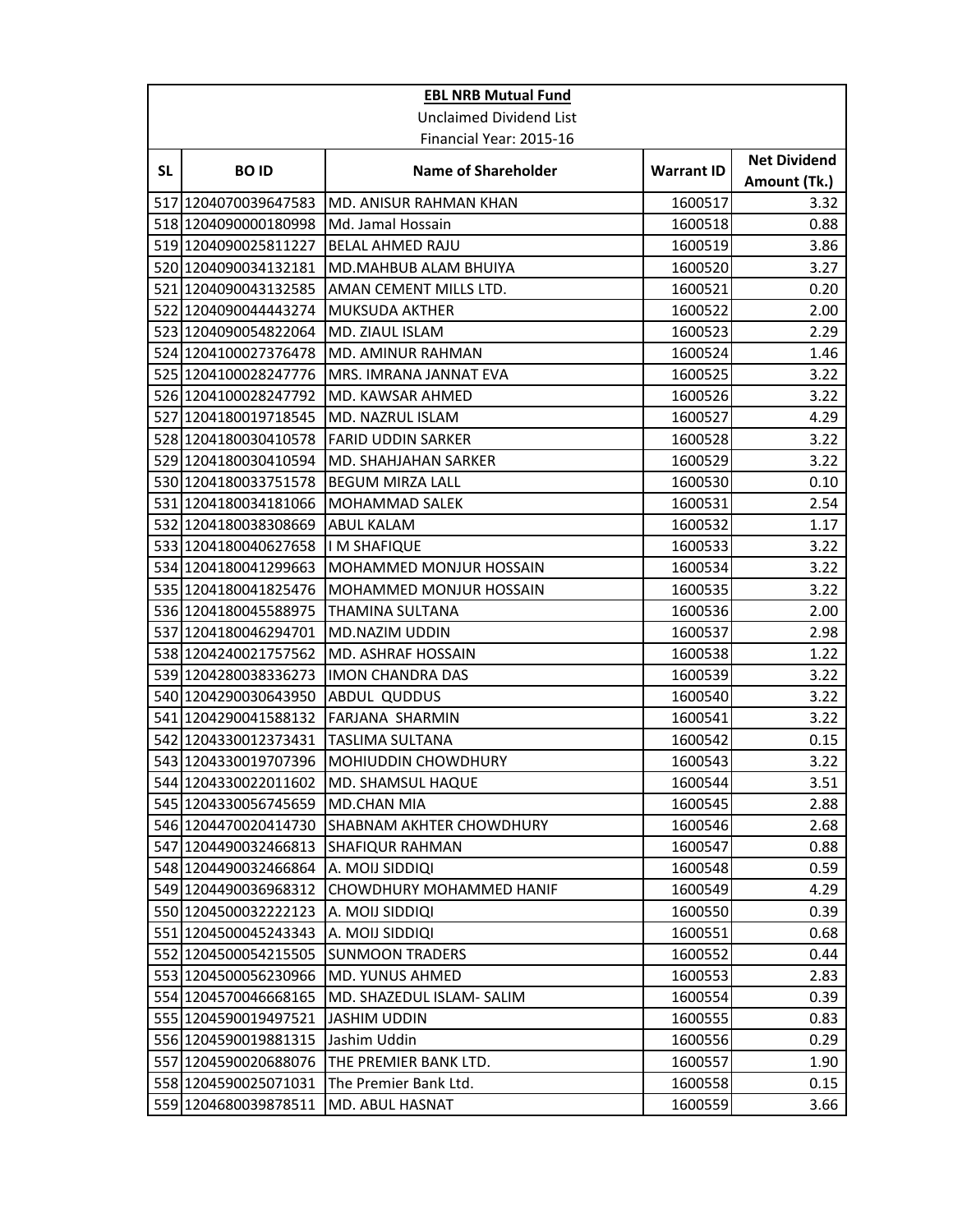| <b>EBL NRB Mutual Fund</b>     |                      |                                     |                   |                     |
|--------------------------------|----------------------|-------------------------------------|-------------------|---------------------|
| <b>Unclaimed Dividend List</b> |                      |                                     |                   |                     |
|                                |                      | Financial Year: 2015-16             |                   |                     |
| <b>SL</b>                      | <b>BOID</b>          | <b>Name of Shareholder</b>          | <b>Warrant ID</b> | <b>Net Dividend</b> |
|                                |                      |                                     |                   | Amount (Tk.)        |
|                                | 560 1204730000067389 | MRS.SALINA ALI                      | 1600560           | 2.64                |
|                                | 561 1204730001045336 | <b>MS.NADILA ALI</b>                | 1600561           | 2.88                |
|                                | 562 1204730032200692 | UNIQUE HOTEL & RESORTS LTD          | 1600562           | 2.59                |
|                                | 563 1204730034262763 | <b>Shamim Noor</b>                  | 1600563           | 2.54                |
|                                | 564 1204730037032205 | Unique Ceramic Industries (Pvt      | 1600564           | 3.12                |
|                                | 565 1204730043541269 | Sudhir Kumar Saha                   | 1600565           | 1.42                |
|                                | 566 1204760039048120 | <b>DIPAK JUTI CHOUDHURY</b>         | 1600566           | 3.22                |
|                                | 567 1204760058189385 | MOHAMMAD ABDULLAH AL-HELAL          | 1600567           | 1.32                |
|                                | 568 1204820053467961 | Bijay Chandra Sinho                 | 1600568           | 0.68                |
|                                | 569 1204900043245860 | <b>HASINA BEGUM</b>                 | 1600569           | 3.22                |
|                                | 570 1205050044276355 | <b>SHAMIM HASAN</b>                 | 1600570           | 3.12                |
|                                | 571 1205050058002994 | KHANDAKER MAHMUD UL HASAN           | 1600571           | 3.12                |
|                                | 572 1205150030891111 | <b>MOHAMMAD TARIKUL HASSAN KHAN</b> | 1600572           | 1.17                |
|                                | 573 1205200058579564 | <b>MD SOLAIMAN</b>                  | 1600573           | 0.73                |
|                                | 574 1205590015459615 | <b>UCBL</b>                         | 1600574           | 2.98                |
|                                | 575 1205590053871254 | MD. AL MAMUN                        | 1600575           | 4.64                |
|                                | 576 1205660000122040 | THE TRUST BANK LIMITED              | 1600576           | 4.29                |
|                                | 577 1205670016131219 | <b>GOLAM AHMED</b>                  | 1600577           | 0.29                |
|                                | 578 1205670021715491 | <b>MRS.FARIDA AKHTER</b>            | 1600578           | 0.88                |
|                                | 579 1205670022087370 | MD. MOINUL ISLAM                    | 1600579           | 4.29                |
|                                | 580 1205670024457872 | <b>ABDUL MATIN</b>                  | 1600580           | 4.29                |
|                                | 581 1205670030904783 | <b>SHAMMI NASREEN</b>               | 1600581           | 1.81                |
|                                | 582 1205670056342677 | <b>MS. KHADIZA KHATUN</b>           | 1600582           | 0.59                |
|                                | 583 1205700060116641 | QUAZI MOSTAHIDA SHARMIN ALIF        | 1600583           | 1.46                |
|                                | 584 1205700060123819 | MOHAMMAD SHARIFUL ISLAM             | 1600584           | 0.83                |
|                                | 585 1301030001068002 | Kasturi Chowdhury                   | 1600585           | 3.22                |
|                                | 586 1301030003921016 | <b>Titu Bhowmick</b>                | 1600586           | 3.22                |
|                                | 587 1301030042152066 | <b>LOKONATH RAY</b>                 | 1600587           | 4.05                |
|                                | 588 1301650000175597 | Bank Asia Limited                   | 1600588           | 4.59                |
|                                | 589 1301860044749719 | <b>SYED MUHAMMED MOOSA</b>          | 1600589           | 2.00                |
|                                | 590 1301860044750236 | SYED MAHMOOD MOOSA                  | 1600590           | 2.00                |
|                                | 591 1301860044960503 | SYED ABDULLAH MOOSA                 | 1600591           | 4.05                |
|                                | 592 1601620018334743 | <b>MASKAMAL</b>                     | 1600592           | 1.85                |
|                                | 593 1601620021346507 | M M ISLAM                           | 1600593           | 3.22                |
|                                | 594 1601620023121150 | N PERVIN                            | 1600594           | 4.29                |
|                                | 595 1601620023739841 | <b>M NURUSSAFA</b>                  | 1600595           | 3.22                |
|                                | 596 1601620025525611 | D MOHAMMED                          | 1600596           | 3.22                |
|                                | 597 1601620025813812 | <b>K MALEK</b>                      | 1600597           | 4.29                |
|                                | 598 1601620025814453 | M M T HAIDER                        | 1600598           | 1.81                |
|                                | 599 1601620027139309 | A K M AZAD                          | 1600599           | 3.22                |
|                                | 600 1601620027895920 | <b>KHANDKER MASUD AHMED</b>         | 1600600           | 3.22                |
|                                | 601 1601620029399172 | <b>B M R HAQ</b>                    | 1600601           | 0.83                |
|                                | 602 1601620030459543 | <b>Z ISLAM</b>                      | 1600602           | 3.22                |
|                                |                      |                                     |                   |                     |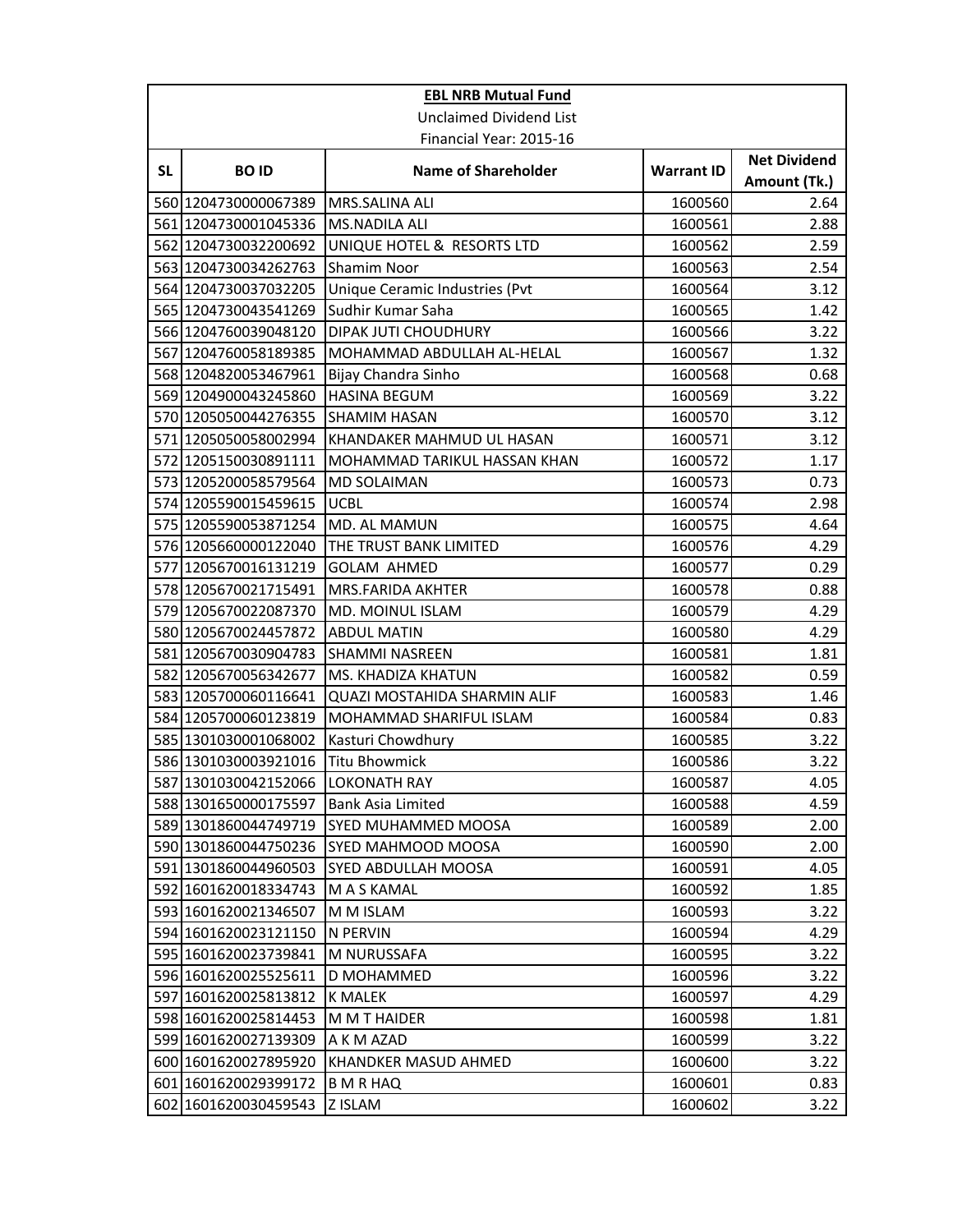| <b>EBL NRB Mutual Fund</b>     |                      |                             |                   |                                     |
|--------------------------------|----------------------|-----------------------------|-------------------|-------------------------------------|
| <b>Unclaimed Dividend List</b> |                      |                             |                   |                                     |
|                                |                      | Financial Year: 2015-16     |                   |                                     |
| <b>SL</b>                      | <b>BOID</b>          | <b>Name of Shareholder</b>  | <b>Warrant ID</b> | <b>Net Dividend</b><br>Amount (Tk.) |
|                                | 603 1601620030557861 | M Z ISLAM                   | 1600603           | 4.29                                |
|                                | 604 1601620030928106 | K I M M U RAHMAN            | 1600604           | 3.22                                |
|                                | 605 1601620031210861 | M M HOSSAIN                 | 1600605           | 0.83                                |
|                                | 606 1601620031330688 | M J ALAM                    | 1600606           | 3.22                                |
|                                | 607 1601620033410000 | S ISLAM                     | 1600607           | 0.83                                |
|                                | 608 1601620034845285 | N HUDA                      | 1600608           | 1.81                                |
|                                | 609 1601620039908951 | <b>SL RAHAMAN</b>           | 1600609           | 3.22                                |
|                                | 610 1601620039919251 | <b>F AHMED</b>              | 1600610           | 3.12                                |
|                                | 611 1601620040836385 | A S M M R KHALILI           | 1600611           | 3.22                                |
|                                | 612 1601620041852937 | <b>KM HAMID</b>             | 1600612           | 3.12                                |
|                                | 613 1601620042216125 | M ISLAM                     | 1600613           | 1.95                                |
|                                | 614 1601620042473066 | M A A KHAN                  | 1600614           | 0.83                                |
|                                | 615 1601620042531583 | M R HOSSAIN                 | 1600615           | 3.22                                |
|                                | 616 1601620042626997 | <b>S AKTHER</b>             | 1600616           | 3.22                                |
|                                | 617 1601620042627389 | M A HOSSAIN                 | 1600617           | 3.22                                |
|                                | 618 1601620042717607 | F DEEBA                     | 1600618           | 1.71                                |
|                                | 619 1601620042872842 | <b>R BARUA</b>              | 1600619           | 3.22                                |
|                                | 620 1601620042886508 | M A A KHAN                  | 1600620           | 3.22                                |
|                                | 621 1601620042903328 | M R KARIM                   | 1600621           | 1.95                                |
|                                | 622 1601620042903550 | M M KARIM                   | 1600622           | 4.29                                |
|                                | 623 1601620042933718 | M R ISLAM                   | 1600623           | 3.22                                |
|                                | 624 1601620042939236 | M A MAMUN                   | 1600624           | 1.95                                |
|                                | 625 1601620042965588 | <b>T ISLAM</b>              | 1600625           | 3.22                                |
|                                | 626 1601620043047241 | A ARIF                      | 1600626           | 3.22                                |
|                                | 627 1601620043145500 | S K ROY                     | 1600627           | 3.22                                |
|                                | 628 1601620043173562 | S M Z HAQUE                 | 1600628           | 3.12                                |
|                                | 629 1601880000066582 | <b>BIPLAB KUMAR SAHA</b>    | 1600629           | 3.22                                |
|                                | 630 1601880000080365 | MRS. TASLIMA AKTAR          | 1600630           | 2.20                                |
|                                | 631 1601880000105438 | DR. A. K. M. SHAMSUL HAQUE  | 1600631           | 3.22                                |
|                                | 632 1601880004025586 | SHAMIM ARA HAQUE            | 1600632           | 3.22                                |
|                                | 633 1601880004031071 | MS. HUMAYRA SHAMS           | 1600633           | 3.22                                |
|                                | 634 1601880004031081 | MS. RAKSHANDA SHAMSUL HAQUE | 1600634           | 3.22                                |
|                                | 635 1601880004213311 | DR. A.K.M. SHAMSUL HAQUE    | 1600635           | 3.22                                |
|                                | 636 1601880014041179 | Md. Neamul Bashir           | 1600636           | 1.81                                |
|                                | 637 1601880019711650 | MINHAZ MIAH                 | 1600637           | 1.95                                |
|                                | 638 1601880030749405 | <b>B K PODDER</b>           | 1600638           | 4.29                                |
|                                | 639 1601880030850895 | MR. MD. MOJIBUR RAHMAN      | 1600639           | 3.22                                |
|                                | 640 1601880034264323 | MUTUAL TRUST BANK LTD.      | 1600640           | 1.07                                |
|                                | 641 1601880034966585 | ARIFUL AZAM CHOWDHURY       | 1600641           | 3.22                                |
|                                | 642 1601880051665203 | KAZI SAIFUL ALAM            | 1600642           | 3.27                                |
|                                | 643 1602070002091253 | MRS. MOMTAZ BEGUM           | 1600643           | 3.22                                |
|                                | 644 1602070002091296 | DR ASM NAWSHAD UDDIN AHMED  | 1600644           | 3.22                                |
|                                | 645 1602170033553320 | 2196 - KAZI NAZRUL ISLAM    | 1600645           | 1.81                                |